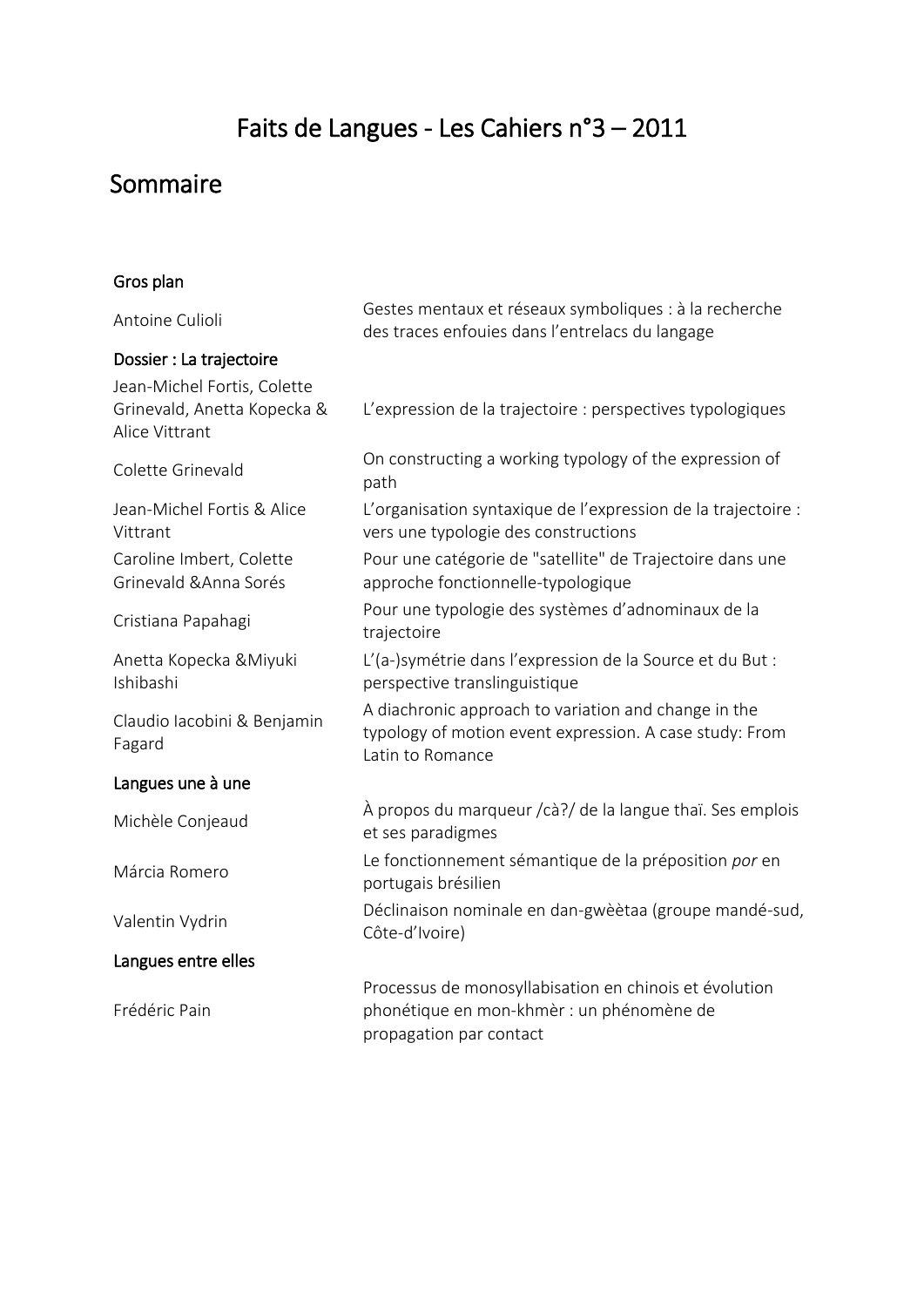# **On constructing a working typology of the expression of** *path*

#### **Colette Grinevald\***

This paper presents the perspective taken by the Trajectoire project to discuss aspects of the cross-linguistic variation one can expect to find in the expression of PATH. It singles out the notion of PATH that has been central to the discussion of the expression of motion events, and redefines it as a spatial notion not necessarily linked to motion and of a particular linguistic complexity. The admitted goal of this first typological exercise has been primarily to explore the multidimensional nature of what a comprehensive description of the expression of PATH in any language could be, whether in a yet un(der)-described language or a well-known language revisited for that purpose. The exercise has been limited so far to the investigation of the expression of PATH in its spatial semantic dimension, and has been focused on the grammatical means used for it. Therefore, for the moment, it has little new to say on the interaction of PATH with aspectual and metaphorical expressions, or on the encoding of path in verb lexical semantics. The aim has been to encourage linguists working on the grammatical description of languages to cover the particular sub-domain of the expression of space corresponding to the notion of PATH as newly defined.

It would seem that much has already been said about PATH, starting with Talmy (1985), followed by a myriad of further explorations by Talmy himself (e.g., 1991, 2000) and numerous reactions he has inspired (Matsumoto 2003, Slobin 2004 inter alia), and keeps inspiring up to this day (Beavers et al 2010, Croft et al 2010, also inter alia). But it is worth noting that most of the discussion about PATH has taken place within the wider context of discussions of the various components of motion events, while we will propose here to shift the focus to the notion of PATH itself, in order to inspect its various conceptual and formal components. And our main focus has been so far to foster more comprehensive and detailed descriptions of specifically the morpho-syntactic systems involved in the expression of the complex notion of PATH.

The paper opens with a general discussion of the exercise of doing typology, starting with some thoughts on the approach to typological work the project has espoused, followed by the essentials of the general functional-typological framework that is being adopted for this study.

The second part addresses first the notion of PATH at its conceptual level and proposes a componential analysis of its elements. The issue of the cross-linguistic

Département de Sciences du Langage, Université Lumière Lyon2 - UMR 5596 Dynamique Du Langage, PRES de Lyon. Courriel : colette.grinevald@univ-lyon2.fr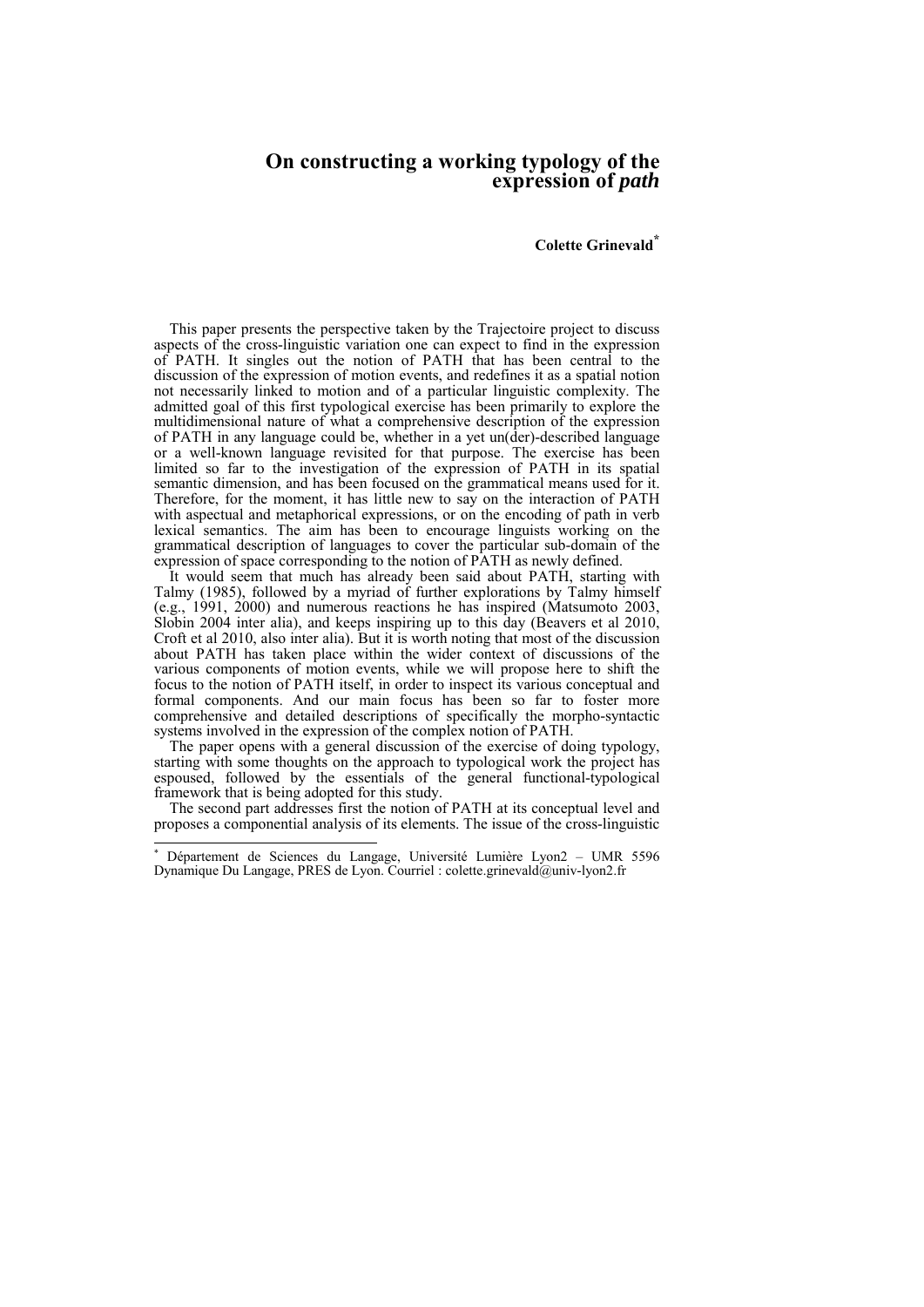variation found in the formal expression of PATH is considered next, looking beyond verb semantics and into the varied grammatical means used. It includes a sketch of the various dimensions to be considered, from the level of morphosyntactic systems to the level of the syntactic constructions these systems are a part of. It extends also an invitation to take a pan-chronic approach typical of the framework espoused, by evoking considerations of the dynamics of the systems that complete descriptions of the expression of PATH.

The third part presents a case study of the expression of PATH in a Mayan language, to demonstrate what is meant by the notion of a working typology, recalling the steps followed in the description and typological study of its elaborate system of directionals. Concluding remarks remind the reader of the progress made and the path ahead, with a final wink at the fact to this discussion of PATH in Jakaltek Popti' is in direct continuation of the original discussion of PATH in Atsugewi, in recognition of the contribution of oral tradition languages, many of them very endangered today, to the development of typological linguistics.

#### 1. ABOUT DOING TYPOLOGY

These general considerations about doing typology have been presented on numerous occasions and discussed with a number of linguists over the last years, and are part of a general reflection on what the exercise of producing "typologies of X" consists of, aims at doing, why and how.<sup>1</sup> They stem from a felt need to contextualize this particular "typologizing" exercise on the very specific theme of the expression of PATH, and to reveal some of its raison d'être and some of its specificities.

One can find an interesting collective discussion of the relation between theory and typology, as well as the present state of typology, in the special 2007 10th anniversary issue of the journal of Linguistic Typology that assembles the major names of typology today. What follows are some notes on the respective rankings of description, theory and typology within linguistics over the last decades seen through the admittedly very personal experience of the present author. It has been a linguistic career of intertwined practice of all three approaches, over four decades and across three continents (the two academic worlds of France and North America and the linguistic field world of Latin America.)<sup>2</sup> This is therefore a personal testimony of major shifts in hierarchical arrangements and rankings of

<sup>&</sup>lt;sup>1</sup> This presentation is a synthesis of various presentations and writings, originally based on efforts at building a typology of classification systems, such as for the 2005 Paris conference on « La typologie en France aujourd'hui » and a 2008 update for the Société Linguistique de Paris and various presentations for the COST 21 project on systems of classification in Kent in 2008, and Paris in 2010. As it applies to a typology of PATH, it has been presented on several occasions during meetings of the Trajectoire project and was part of discussions in 2009 with Comrie and Koenig (AERES evaluation of DDL) and 2010 with Corbett at DDL.

<sup>2</sup> Much of this has been told recently in French in Grinevald 2010a and b, who published under the name of Craig until 1997.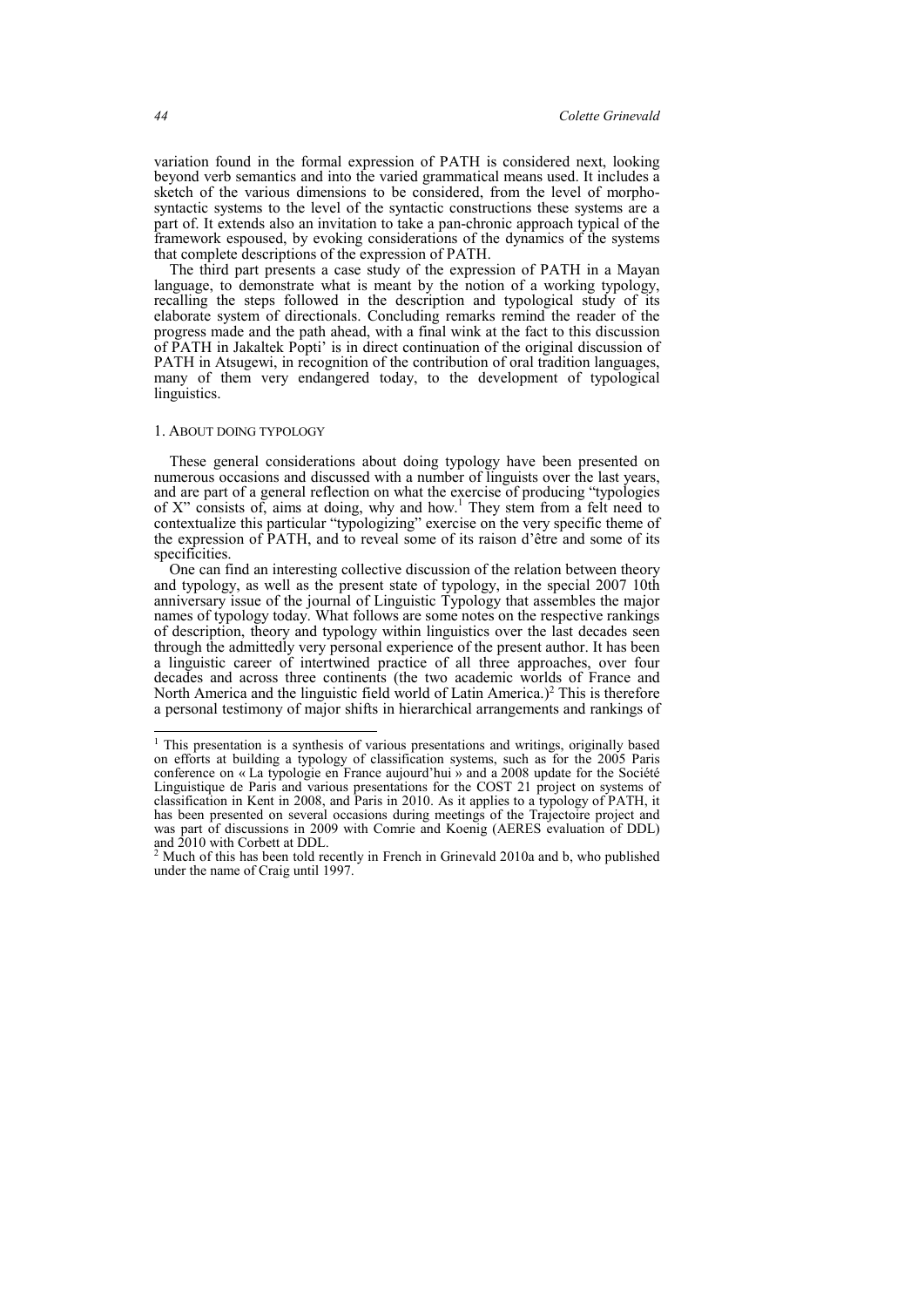academic disciplines, and in this case of subdisciplines of linguistics, over time and space.

The author's interest in combining productively the practices of description, theory and typology<sup>3</sup> has been steadily fed by an interest in doing fieldwork on yet under-described languages, in her case native languages of Central America of the Mayan and Chibchan families. The confrontation with the field reality of their being vulnerable to severely endangered led to an interest in questions of field methods and data reliability in the context of ethics in fieldwork. The descriptive challenges these languages presented included categories, constructions and grammatical workings like nothing she was taught in graduate school at MIT or Harvard in the seventies (if one thinks of phenomena like ergativity by verbal indexing, rigid VSO word order, as well as so-called directionals, relational preverbs and noun classifier systems).

This is mentioned to reveal that somewhere at the origin of this search for a typology of the expression of PATH was the need to account for the intricate and elaborate system of directional suffixes of Jakaltek Popti' (a Mayan language of Guatemala) that took a long time to master. And as usual, once a framework for analysis became available (functional-typological grammar) and the questions to ask were cleared up (such as issues of grammaticalization, or the concept of (a- )symmetry in the expression of source and goal), the systematic description of the system followed, as shown in section 3 below.

#### *1.1. About Theory vs. Description vs. Typology in time and space perspective*

Writing a description of the syntax of a Mayan language for a thesis in linguistics in the early 70's, while being a graduate student in syntax at MIT and Harvard, was definitely a challenge. The tension was high between the aim of producing a description that attended to the specificities of the morphosyntax of the language and the questions it raised, and the need to answer some of the issues raised by the brand of formal generative syntax practiced at the time there, principally still conceived then on the basis of the structure of English<sup>4</sup>. The dissertation (Craig 1977) only mentioned directionals in passing, the interest in that particular system taking more than a decade to develop, and several decades to flourish.

*1.1.1. Typology in time and space :* The US East Coast born tension between theory and description that marked the 70's-80's pinned the growing field of Chomskyan generative syntax against established anthropological linguistics. It

<sup>&</sup>lt;sup>3</sup> This order is meant to mirror the actual order in which these three practices were encountered by the author, first reading descriptions of Mayan languages, while studying syntactic theory, then trying to make the two interact, and later only discovering typology declared as such. This in response to the suggestion by Marianne Mithun-who is here profusely thanked for a native speaker careful check of the manuscript- to put them in the description-typology-theory unmarked order of present day discussions.

<sup>&</sup>lt;sup>4</sup> Hence the hierarchical order chosen in the subtitle: theory first and description there and then clearly underdog in those quarters.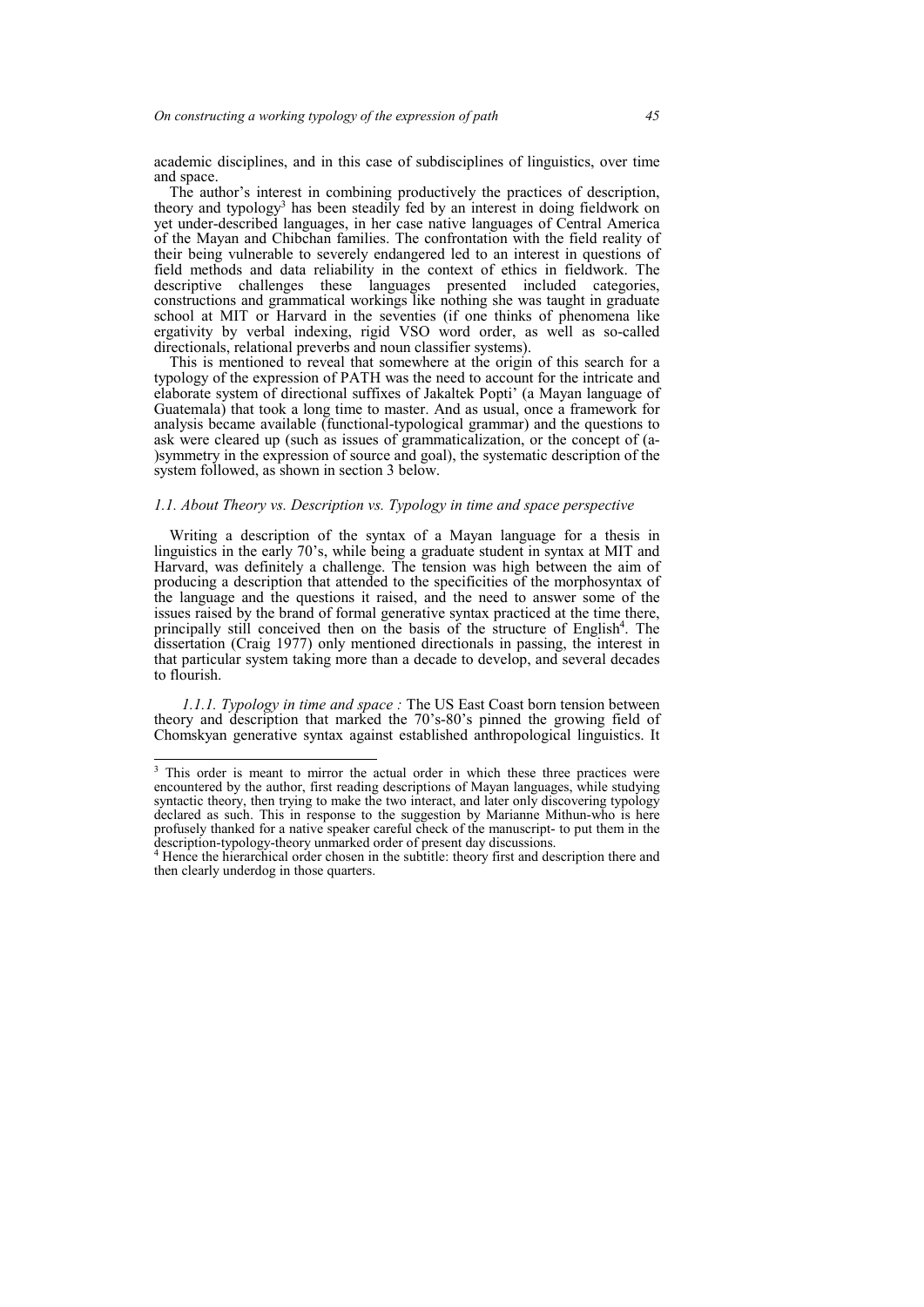opposed field linguists traditionally located in anthropology departments to Chomskyan linguists in linguistics departments. A value-laden hierarchical vision establishing the superiority of 'theory' (Chomskyan formal model, based on native intuition) over 'description' produced through field linguistics dominated the discipline of linguistics. Craig (1977) was a tightrope exercise in trying to combine both.

While the East Coast was taken over by Chomskyan formal linguistics, the West Coast opened up as a territory for non-generative linguistics. From the pioneer typology project led by Greenberg at Stanford starting in the sixties, to the creation of functionally-oriented departments like the one at the University of Oregon later in the seventies (where the author was a faculty member from 1974 until 1996), and the parallel emergence of cognitive linguistics in California in the eighties, typology became linked up and down the West Coast to language description and theory making. In Europe the creation of typologically-oriented programs included the Köln UNITYP<sup>5</sup> project in the seventies led by Hansjakob Seiler, followed by programs at the two Max Planck Institutes, that all opened new horizons. The MPI at Nijmegen under the direction of Levinson coordinated studies of space, originally on languages of the Mayan family, while the MPI of Leipzig later developed, under the direction of Comrie, what became the World Atlas of Linguistic Structure project.6

The typological boom that took place around the turn of the XXIth century is to be linked to various developments at the same time: to a very sharp rise in the number of new descriptions of yet under- to un-described languages, to the development of new data collecting methodologies (particularly different types of visual stimuli developed at MPI-Nijmegen) and to the increased availability of new technologies facilitating treatment of large corpora, and general data processing, including various modes of automatic glossing. The 2007 Tenth Anniversary edition of the European based journal of "Linguistic Typology" is a testimony to this development of typology in recent decades.

In France, the CERLITYP program under the direction of Gilbert Lazard mobilized linguists interested in typology and the creation of the Fédération de Typologie later opened up new spaces for this approach to linguistics, the present Trajectoire project being one of its programs since 2006 (see the Introduction to this set of articles).<sup>7</sup> As already mentioned, The impetus came in part from the

<sup>&</sup>lt;sup>5</sup> The program's title is "Cognitive-Conceptual Structure and Linguistic Encoding: Language Universals and Typology"

<sup>&</sup>lt;sup>6</sup> The author participated as an outsider in programs of both MPI. See Grinevald (2000) for a typology of nominal classification systems and Grinevald (2006) for a typology of Basic Locative Constructions. Her grammars of Jakaltek Popti' (Craig 1977, then Jacaltec) and of Rama (Grinevald 1987) are also part of the database of WALS.

The present Trajectoire project was created in the wake of a Groupe de Recherche (GDR) program on general issues of the linguistics of Space (S. Robert, director of both GDR and Fédération de Typologie). It is anchored in the CNRS laboratory "Dynamique du Langage" of the University of Lyon2, through its research group of Description-Typologie-Variation.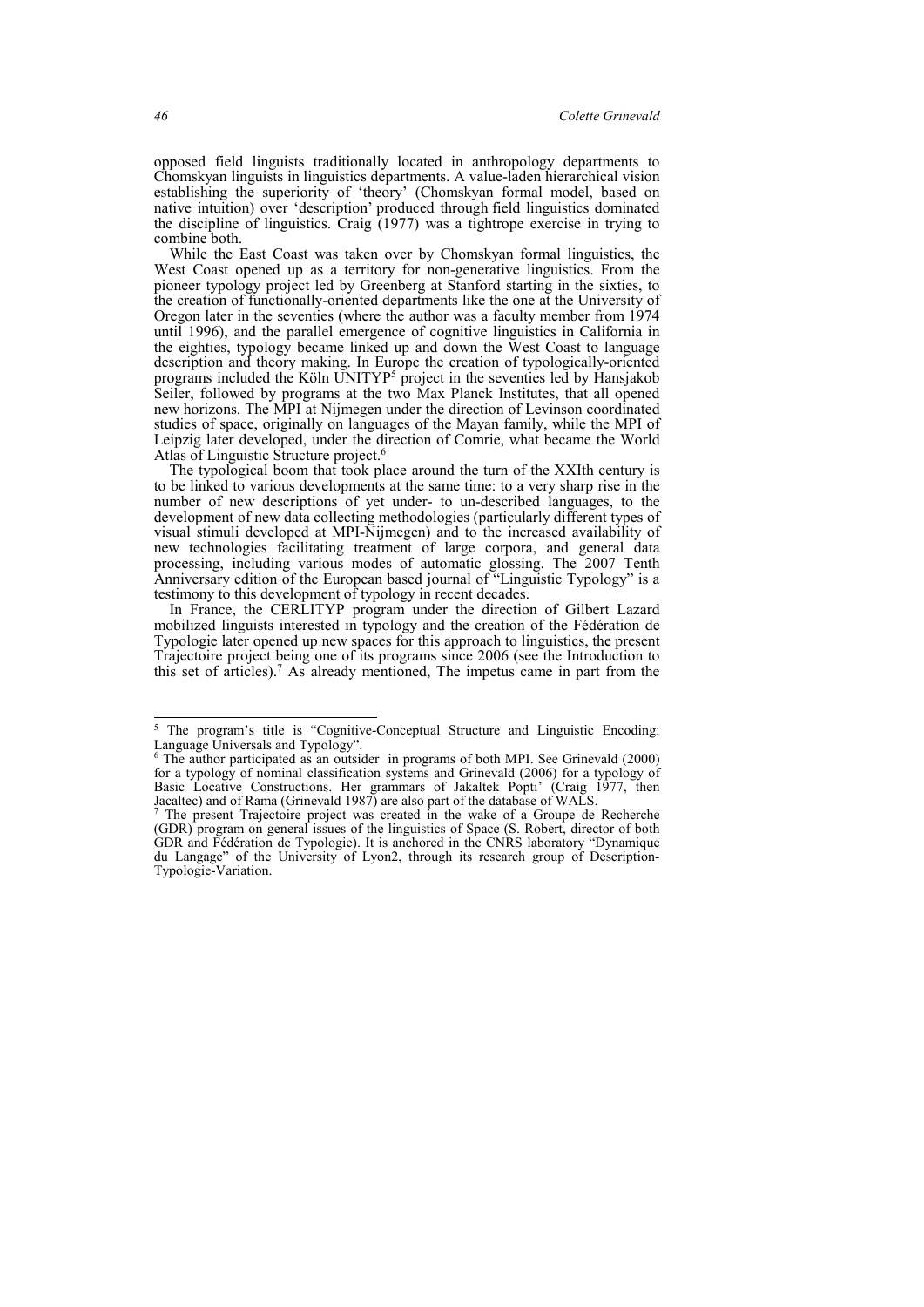new sub-discipline of "endangered language documentation and archiving", spearheaded by the  $DoBeS<sup>8</sup>$  program of the German Volkswagen Foundation.

*1.1.2. On the relation between description, typology and theory today : Today* it is broadly acknowledged that the hierarchical views of decades before are being replaced by a sense of the interdependency of description/ typology/theory. As stated by Evans & Dench (2006),

"in our view there is a triadic and **mutually complementary relationship** between descriptive linguistics (of which the writing of grammars is but one part), linguistic typology, and formal linguistics" (p. 2).

What they mean by "**descriptive linguistics**" is also far from the view of it held by Chomskyan linguists at that time:

"The job of descriptive linguistics is to describe individual languages as perceptively and rigorously as possible, with maximal accountability to a naturalistic corpus of data ideally collected within a broad program of language documentation (Himmelmann 1998) to ensure that the full spectrum of language structures are represented."(p. 3).

#### They further define **linguistic typology** as

"the subfield of linguistics concerned with developing a body of analytically compatible concepts or general conceptual framework valid across all the world's languages'

#### and take note of the fact that **"formal linguistics"**

"seeks a more rigorous formulation of linguistic patterning than is generally possible in a normal descriptive grammar.'

*1.1.3. About different ways of doing typology :* It would be interesting to do a **typology of typological approaches** and schools today. From a North American and Anglophone point of view, one has seen, over a few decades, the rise of collective projects (such as the typological project led by Greenberg at Stanford) before the time of new technologies<sup>9</sup>, the development of a «**Functional-Typological approach** » to grammar among the linguists said of the West Coast functionalist leanings 10, the institutional organization of typologically oriented research programs at two MPI institutes with both field-based and library-based collection of data and development of data collection tools<sup>11</sup>. On one hand, one

<sup>8</sup> Dokumentation Bedrohter Sprachen (DoBeS)

<sup>&</sup>lt;sup>9</sup> To trace filiations it is worth noting that Givon participated in this project and Croft was a student of Greenberg.

<sup>&</sup>lt;sup>10</sup> This network met bi-annually for a period and initiated the Benjamins TSL series, some of its main coordinators being for instance Givon, Bybee, Hopper, Thompson, Haiman, Heine.

<sup>&</sup>lt;sup>11</sup> Such as the space projects of the MPI at Nijmegen, with the "Bowped" questionnaire for Basic Locative Construction, and the "Put and Take" stimulus for caused motion events.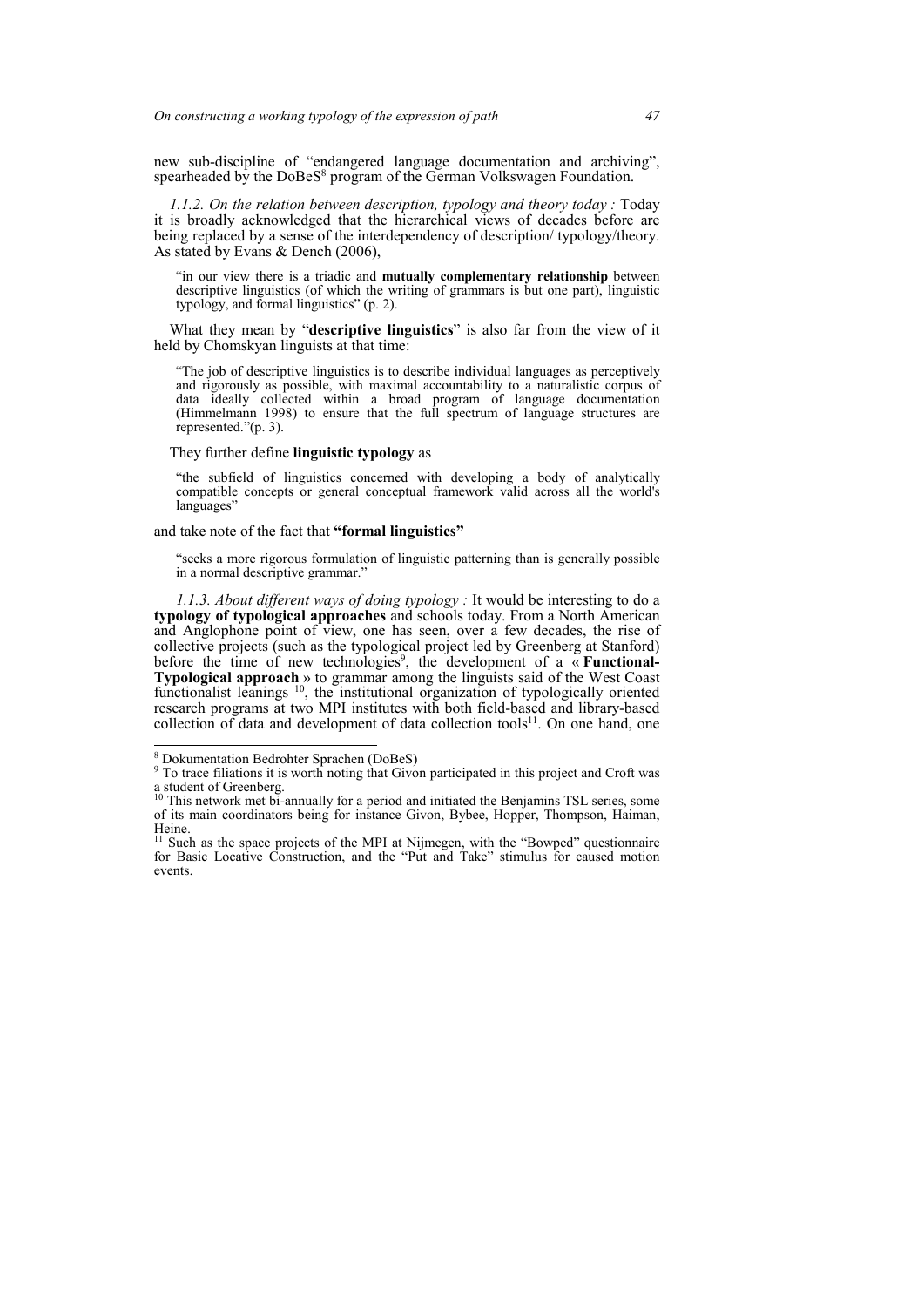can find "desk linguistics" type of typological research programs relying on published or available material, concerned with questions of language samplings and statistical approaches, and on the other hand, programs oriented to the collection of new data through elicitation tools specifically created for the projects. The multiplication of textbooks in "typology" certainly signals the mainstreaming of the discipline within linguistics (such as Comrie 1989, Croft 1990, 2003, Whaley 1996).

The approach now known under the label of « **Canonical Typology** » (Corbett 2004) offers another way of doing typology. Applied so far to morphosyntactic phenomena of restricted scope, such as gender and number, it offers an interesting exploration of possible constraints on the variety of linguistic features of the world's languages. It is conceived in a simpler two dimensional framework than the one used in this project, although the concept of projecting all possibilities and seeing which ones are found and which ones remain unidentified underlies some of its work (see for instance the inventory of constructions in the article by Fortis and Vittrant).

It would seem that doing typology takes many shapes today, linguists tending to espouse approaches and issues according to the kinds of relations they have to language data, to the types of languages they work with, and certainly according to both their linguistic training and personal preferences. If the Trajectoire project were to be catalogued, it would fall into a project carried out by "language linguists", working with data they are gathering themselves, data sometimes collected in difficult field situations on languages never described before. The emphasis has been therefore on the collection and analysis of new data, and on revisiting known languages with new questions, and on the use of a combination of methodologies. It has emphasized fieldwork and new data collections, as well as working on established databases, rather than relying on pre-existing publications. The analysis has followed multidimensional descriptive strategies, in a feeding type of relation between description and typology, producing a model of "working typology".

#### *1.2. The Trajectoire Project approach to typology*

The collective work of the members of the Trajectoire Project has been proceeding in steps: It has been collecting language analyses following some descriptive strategies cast in a particular framework, in the spirit of constructing a working typology.

*1.2.1. The chosen "functional-typological grammar" framework :* The functional-typological framework of linguistic analysis espoused here was outlined and argued for originally in Givon (1971, 1979), and further developed in Givón  $(2001)$ .<sup>12</sup> This is identifiable in several ways in this paper:

<sup>&</sup>lt;sup>12</sup> Grinevald du DDL = ex-Craig, from the University of Oregon (from 1974 to 1996), excolleague of Givón, deLancey, Tomlin, D.L. Payne, T. Payne.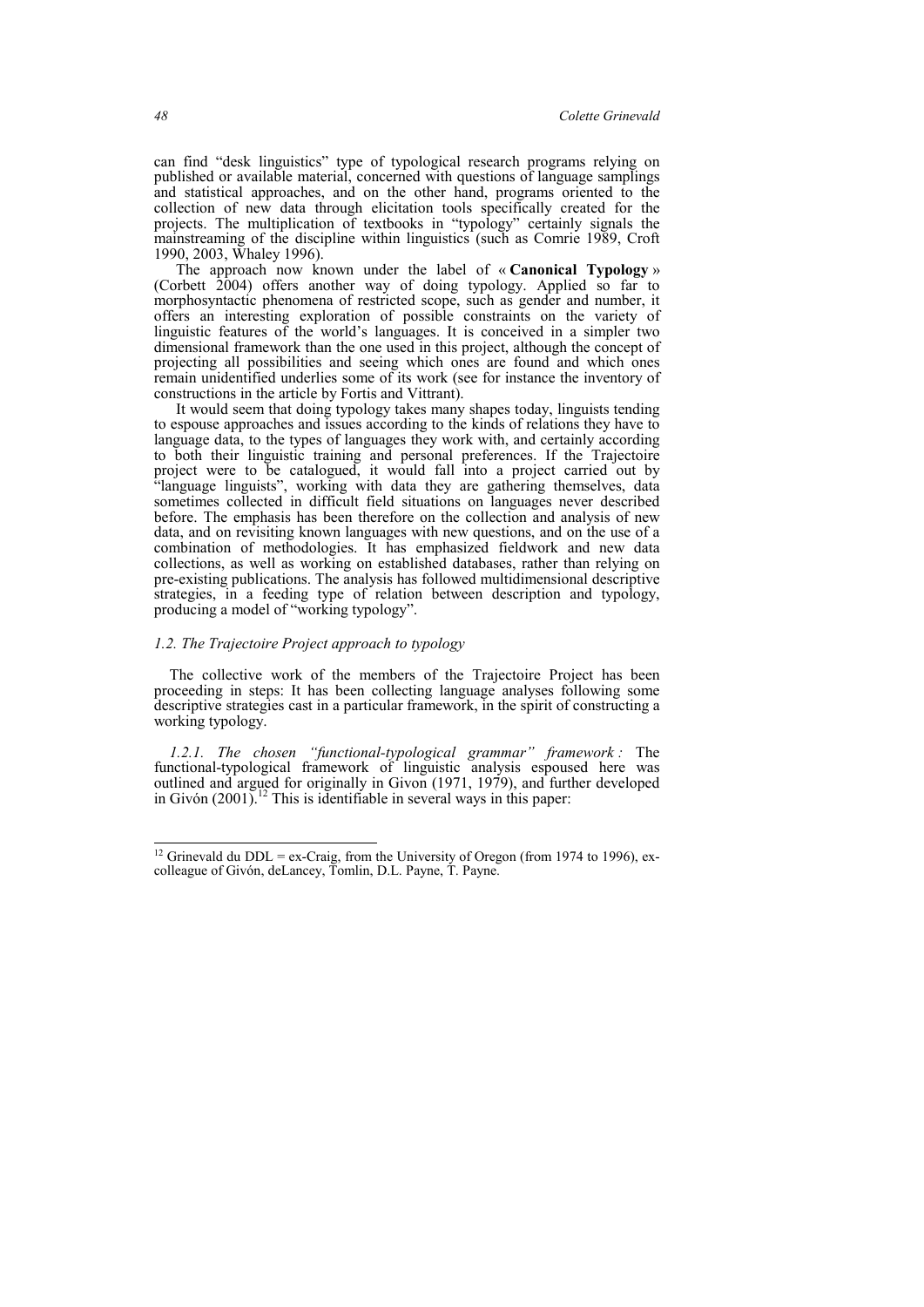- a. through the exploration of the typological variety found in the expression of a **particular functional domain**, here that of the expression of PATH, a sub-domain of the omnipresent domain of spatial expression,
- b. by the consideration of **strategies** of linguistic expression, taken in the context of **constructions,** and placed in their **discourse context**,
- c. and by opting for an approach to categorization that appeals to the concepts of **prototypes and continua** rather than discrete categories,
- d. by attending to the **dynamic aspects of grammar building**, directly through **grammaticalization**, and indirectly through lexicalization.

1.2.2. The notion of "descriptive strategies" to foster new descriptions : It might be worth reiterating and underlining, for "desk linguists" with no experience of fieldwork<sup>13</sup> or linguists of major languages with extensive available linguistic material, that the data necessary for descriptions of the type sought here are not like flowers to be picked in a field, but the result of laborious work at constructing a description. Hence the felt need to develop typologically oriented 'descriptive strategies', in order to encourage the production of comprehensive descriptions of specific themes (here PATH) for a large variety of languages. These descriptive strategies need to be developed in the form of essays conceived in a typological approach, of the kind to be outlined here for the notion of PATH.<sup>1</sup>

The process of constructing a "descriptive strategy" to feed into a "working typology" of the expression of PATH, could be conceived of as following the steps outlined below.

#### **Step 1: to identify a "domain"15 and work at its definition (delimitation)**

Within the vast domain of the linguistic expression of SPACE, the focus is here on PATH itself, to be dissociated from other information packaged in the expression of motion events, such as manner of movement and characteristics of the spatial entities involved, for instance. To attend specifically to the functional domain of **PATH**, the first step will be to delimit that domain and provide a definition of it.

#### **Step 2: to identity/justify the existence of a linguistic SYSTEM (subsystems, construction types) to express the chosen functional domain**

Beyond verbal semantics, morpho-syntactic (sub)systems and constructions are to be counted among the "resources" specific to a language in general. An illustration of this step can be found in work done on establishing the existence of

<sup>&</sup>lt;sup>13</sup> A more usual term is "armchair linguists", with a double connotation of home comfort and of data coming only from introspection.

Essays with illustrative examples, rather than plain questionnaires for direct elicitation. This material is primarily aimed at fieldworkers, particularly those far from academic centers but closer to speakers that most of us academics will ever be (as already argued in Grinevald 2006).

<sup>&</sup>lt;sup>15</sup> Clearly an "onomasiologic" approach, as Professeur Pottier would certainly want me to specify.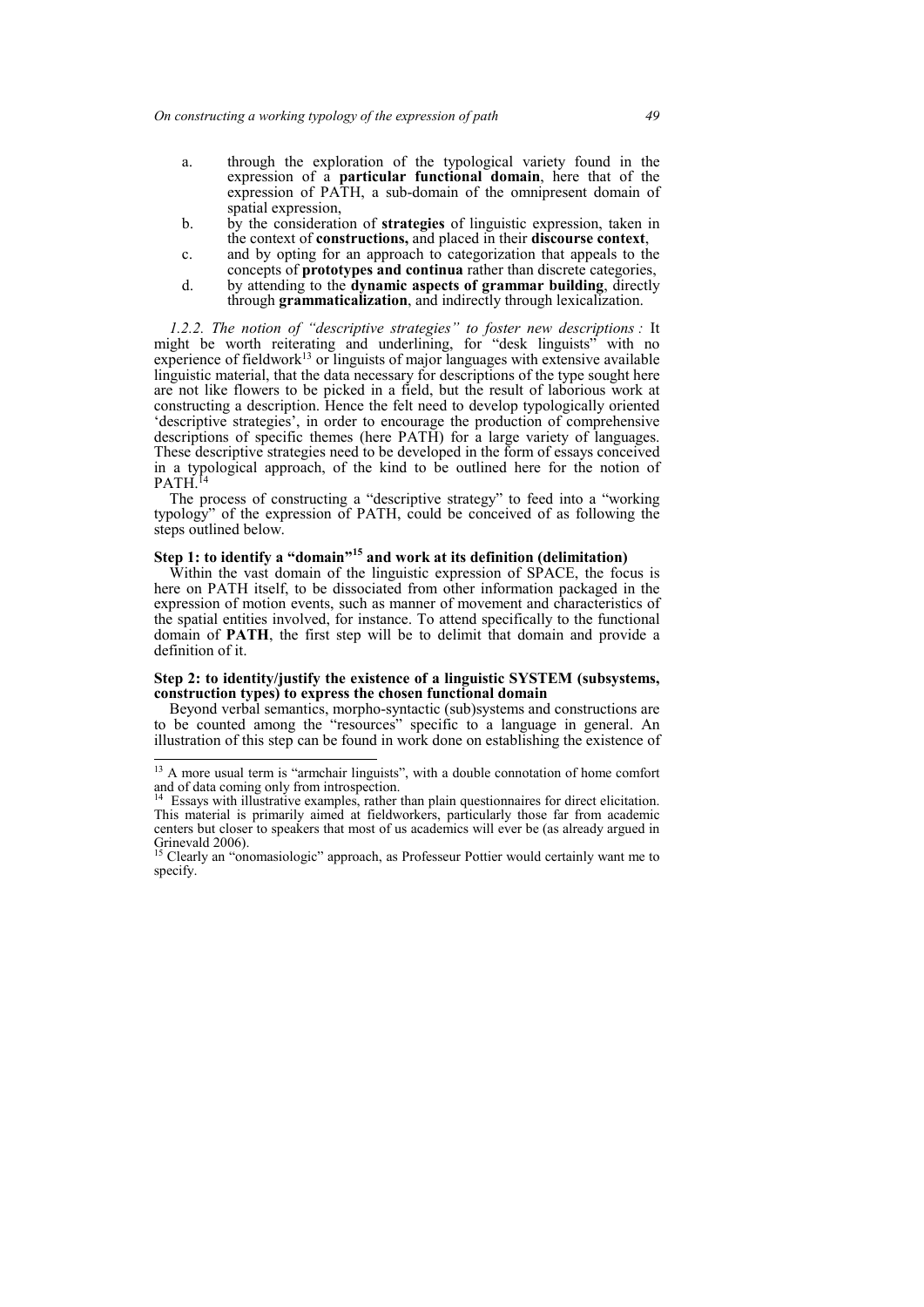different types of "nominal classification systems". A first step was to distinguish lexical systems (class nouns, compounding) from various types of grammatical systems, (such as gender, noun class systems etc, besides classifier systems). Then came the identification of different "types of classifiers" (numeral, genitival etc), as argued in Grinevald (1999, 2000).

In the case of the expression of PATH, this means that, besides the lexical verbal inventories, one checks for the existence of morphosyntactic systems, such as adpositional and case systems, as well as path satellite systems (known under labels such as "directionals" or "preverbs" etc). The exercise includes considering also other possible strategies such as event sequencing, serial verb constructions and complex verb systems (see the article of Imbert, Grinevald & Sőrés).

#### **Step 3: to analyze the (sub)system(s) identified, i.e. to produce the "description" of their use for the expression of X function**

Such an analysis attends to the syntagmatic and paradigmatic dimensions of those (sub-)systems. It requires first the identification of each (sub)system and the study of its **(morpho-)syntactic characteristics**, and then the production of an **inventory of the elements** of the (sub)system. Once the paradigm is constituted, it is necessary to study the categorizing principles implied by the **semantics** of the subsystem in general (what is it concerned with primarily?), as well as the semantics of its individual elements.<sup>16</sup>

#### **Step 4: to consider the dynamics of the (sub-)system as per a functionaltypological framework**

This implies studying the lexical origins and steps of evolution of the systems (for instance the PATH satellites) through grammaticalization processes (looking for evidence of emergence, stabilization and decay of the system), and possible further fossilization (idiomaticization/lexicalization). It means also studying the interaction of (sub)systems with each other, addressing the issue of the "distribution" of information within a construction ; for instance between lexical and grammatical systems, such as verbs and adpositions, but also between grammatical systems such as adpositions, cases and preverbs when they co-exist in a language. Furthermore it calls for considering the dynamics of this distribution of information between (sub-)systems and constructions in terms of their discursive/genre contexts $^{17}$ .

<sup>17</sup> For instance, in the classifier domain and for the Jakaltek system, one notes the clear nominal origin of the great majority of classifiers (ex plant  $cl$  < tree, animal  $cl$  <animal).

<sup>&</sup>lt;sup>16</sup> For instance, the application of this step to the study of the Jakaltek Popti' noun classifier system (Craig 1986, 1987) first established that, from a morphosyntactic point of view, it was a new type of classifier system (not numeral nor possessive) and that from a paradigmatic point of view it counted 24 elements, with a general semantic profile relying on the characterization of the substance of physical entities (animal, plant, rock, dirt matter…). Thus the system was doubly opposed to other classifier systems, both by morphosyntax and by semantics, the numeral classifier systems appealing primarily to notions of dimensions of spatial entities (1D vs. 2D vs. 3D etc…) and the possessive (genitive) classifiers more to functionality of the entities (as argued in Grinevald 1993, 1999, 2000).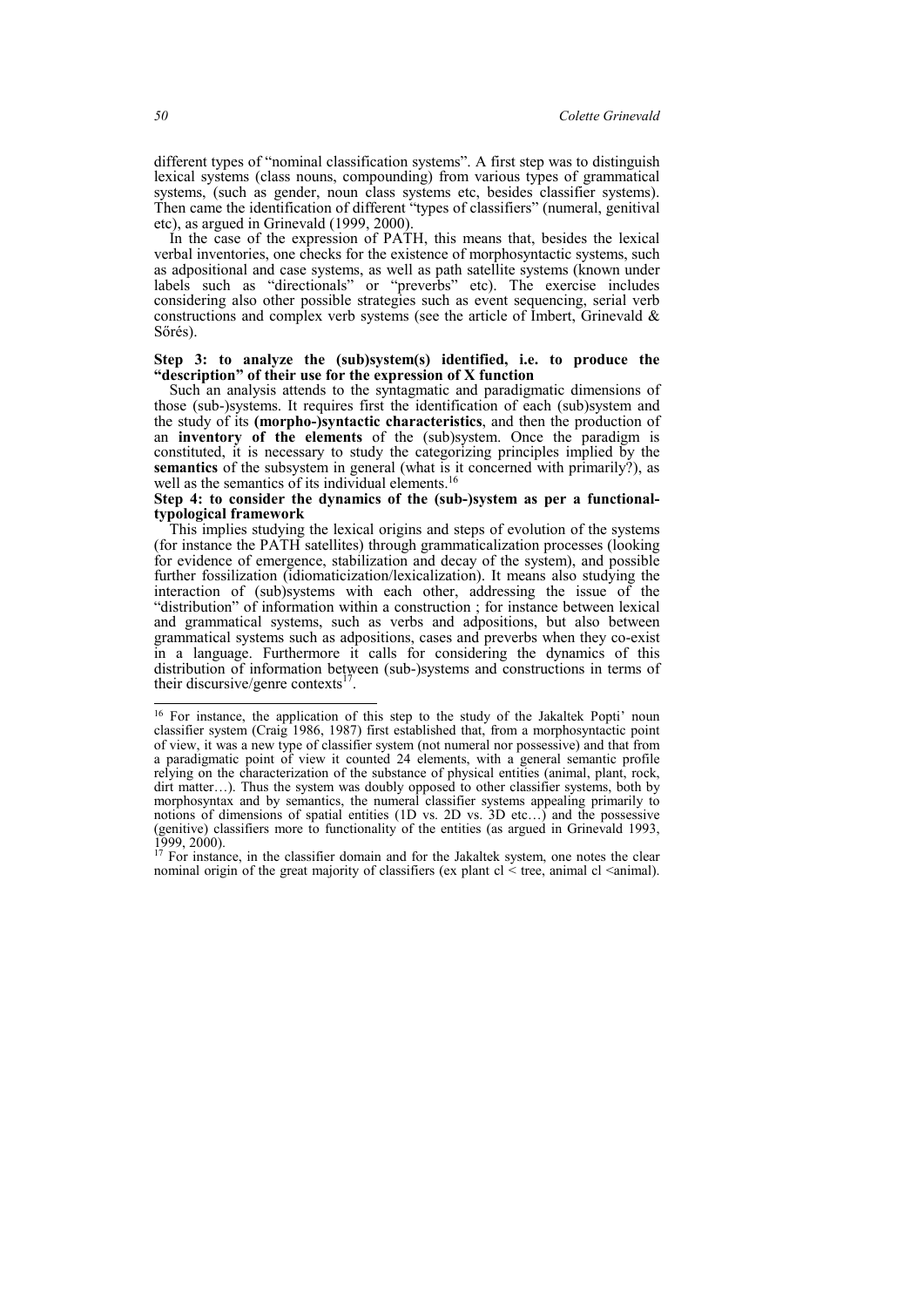### **Step 5: to trace the use of elements of the overall system in other functional domains**... Beyond attending to the distribution of PATH information, and the possible

overlapping mapping of some notions of PATH (such as between satellite and adpositional phrase, or verb semantics and satellite), one may need to re-situate the (sub)systems considered within their larger usage in the language. One could call this approach a "periscope approach", where one investigates if and how the subsystems of a particular domain "leak" into other domains.<sup>18</sup> In the case of elements of PATH expression, it would mean, for instance, considering the extension of their use for metaphors or their function in the TAM system, in particular the aspectual system (if a localistic stance is taken).

Once again, these steps are primarily conceived as a schematic guide to the conduct of fieldwork, outlining the steps to progress through a systematic research of all the dimensions of a phenomenon, from semantics to (morpho-)syntax to discourse, from categories to constructions, from a strict focus on specific items for a specific function to an exploration of the place of those items in a general view of the workings of the language, and, of particular interest here, the making of its grammar.

All these steps will be illustrated later in section 3 with a case study of the development over three decades of the description of the Jakaltek Popti' (Maya) system of directionals.

*1.2.3. The notion of a « working typology*  $v^{19}$  : The notion of a "working" typology" is to be understood in the sense of a typology helping the description of X, a particular theme in Y language, and in return using the description as an input to rework the typology, as needed, in the sense of the "feeding" relationship described by Evans and Dench (2006). In this perspective, the fundamental posture of the project is that we need new and highly reliable data, to be collected for the purpose at hand, i.e. the expression of PATH, in a way that can address the array of questions mentioned in the 5 steps of the descriptive strategy outlined above.

The collection of appropriate data and their specific analysis will certainly produce the need for new definitions that will become new starting points. Areas

 $\overline{a}$ 

typologies" in three domains: (a) the morphosyntactic phenomena of **classification**  systems (Craig 1987, Grinevald 2000, 2004, etc), (b) the expression of SPACE, such as the Basic Locative Construction (Grinevald 2006), (c) the sociolinguistic domain of the variety of speakers of Endangered languages (Bert and Grinevald 2010, Grinevald and Bert 2011).

The dynamics observed also included the cases of class extensions (of rock to include glass or metal objects, for instance) of the period of colonization, but the rigidity of the system later (refusing to classify coca cola or plastic object).

<sup>18</sup> To pursue the exemplification with the case of the Jakaltek noun classifiers, this meant studying how they constituted a system of anaphoric pronouns (exceptional in the Mayan family) that exhibited very particular syntactic behaviour characteristics (such as complex rules of anaphoric deletion (explained in Craig 1977). They were therefore very informative as a (typologically rare) referent tracking system. 19 This approach has been applied in parallel over time for the construction of "working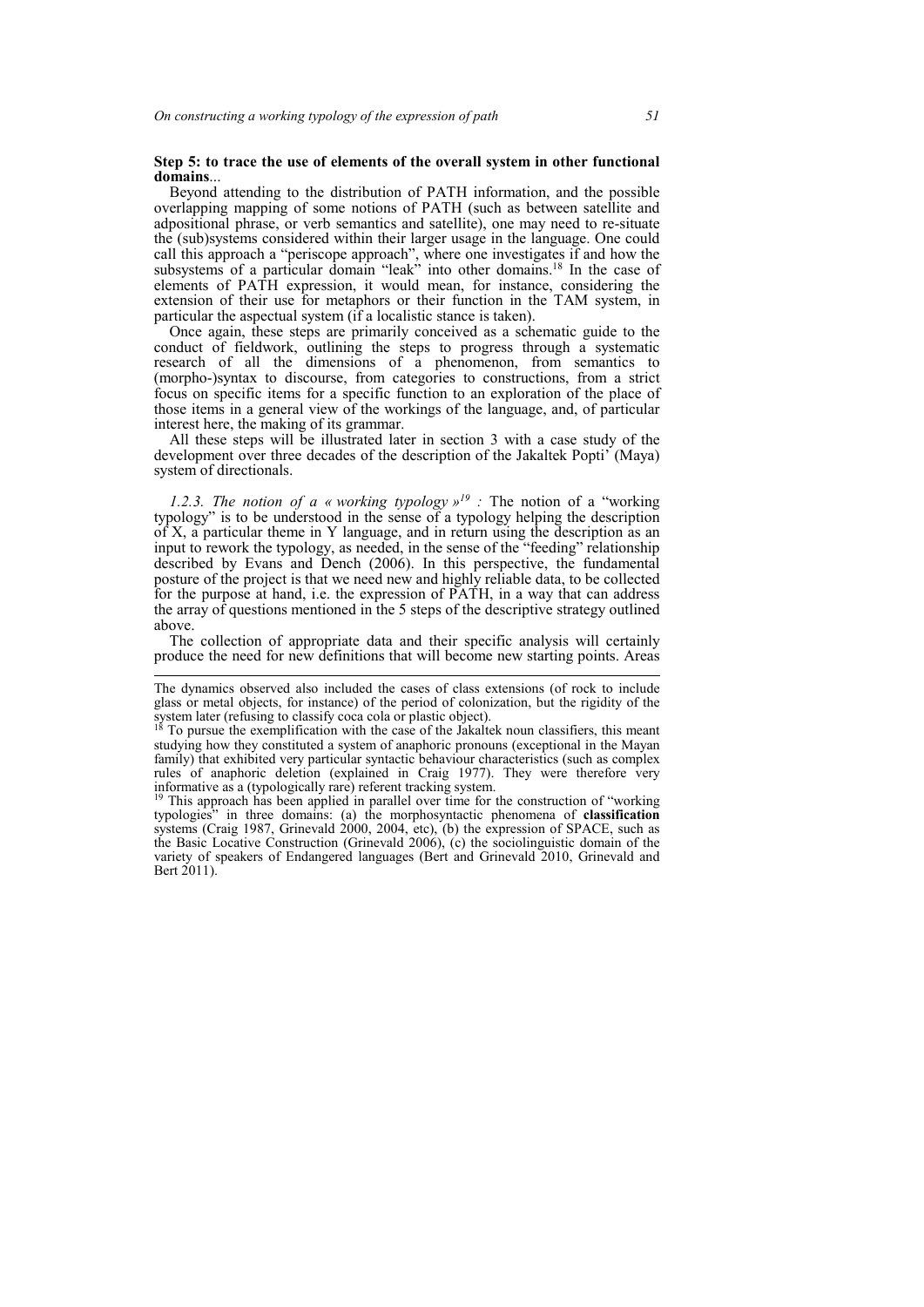in the study of PATH where such a moving boundary has been felt are, for instance, the definition of the domain of PATH itself, from having it originally linked to motion events to taking it now as independent of motion itself, or the definition of SATELLITES, challenged by the cases of isolating languages and the issue of the boundaries of serialization (as Burmese demands it). The basic posture is that one does not "falsify" a typology of X, one reworks it and expands it as new data, better and more extensively described, gets incorporated into it.

As an example of this adaptive strategy to building typology, consider the discussion in Grinevald (2004) of a supposedly counter proposal by Wilkins (2000) who was reacting to original typological proposals by Craig 1992 (found also in Grinevald 2000). The issue was that the original definition of noun classifiers had been made on the basis of the Mayan Jakaltek system (very grammaticalized), a definition unfit for the reality of the Arrernte Australian system (little grammaticalized). So the typology originally proposed in 1987 had to be adjusted to include the grammaticalization cline, complexifying it therefore by that new factor. But then, this newly incorporated grammaticalization cline was exactly what made later for an interesting comparison of noun class systems in African vs. Amazonian languages (Grinevald and Seifart 2004), when the challenge was to understand the workings of the little grammaticalized Miraña classification system (Seifart 2005).

#### 2. ABOUT A TYPOLOGICAL APPROACH TO THE EXPRESSION OF "PATH"20

It would appear that the term PATH was always taken in a narrow sense, and treated, more or less directly, as part of a constellation of elements said to be constitutive of the expression of motion events. The proposition to be made here will be to regroup several of those elements and suggest they be part of a wider scope concept of PATH.

#### *2.1. First approximation of path as element of the expression of space*

The notion of PATH appeared in the very initial discussions of the expression of motion events, as an essential element. It was the key to the first proposal of a typology of languages based on its mode of expression, as either lexical (by conflation in verb of motion) or grammatical (in the form of satellite).

*2.1.1. Some basics of the expression of space: framework and references :* Some preliminaries to the study of PATH would be to consider some essential terms that have been extensively used in discussion of the expression of motion event. They include, at a conceptual level:

 $20$  Parts of this section are excerpts from Grinevald (2011). Previous versions of this discussion have been presented on several occasions in working sessions of the Trajectoire project, as well as outside, such as at the University of Oregon in 2010 and the University of California at Santa Barbara in 2011. The author is very grateful to Dan Slobin for provocative and productive discussions of it in Berkeley in October 2011.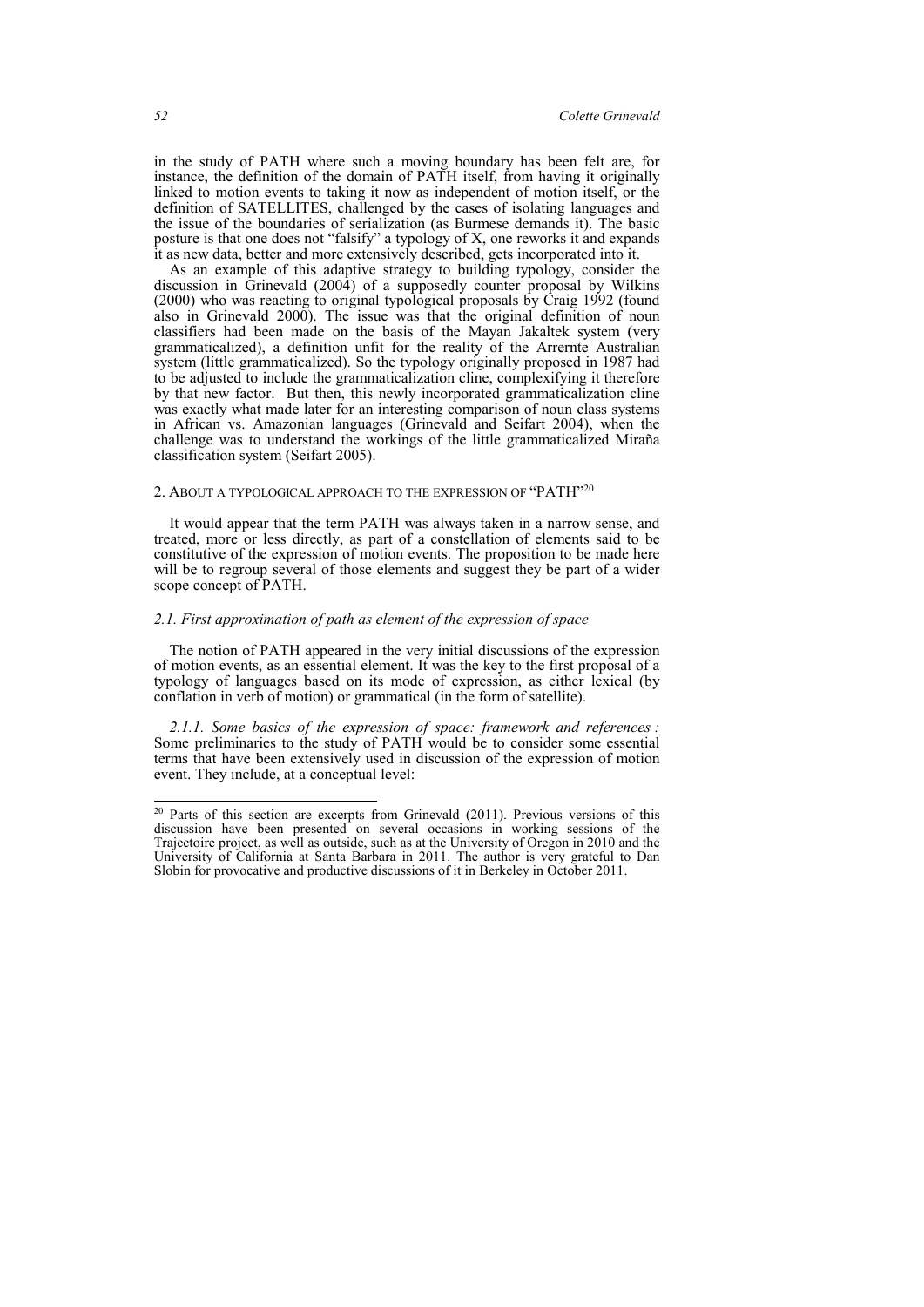- a. the three elements of **figure, ground and spatial relation** (as per Talmy 1985, Vandeloise 1986)
- b. the two major types of situations where PATH may be expressed: primarily **Motion events***,* which can be spontaneous or caused motion, including non-motion static location, to which must be added the cases of **'fictive motion'** (as in *the river crosses town*), or **'path of vision'**(*he looked through the window into the hut*). But see an alternative proposal in section *2.2.* below,

to be complemented by

c. The initial typology of languages (Talmy 1985, 2000) as either **verb-**'*monter*/descendre', or **satellite-framed** (with a grammatical expression of PATH, as in the English '*go up/go down*'). But see the article of Fortis and Vittrant for a more diversified typology of constructions,

to which one should add the notions of

- d. the encoding being **overt** vs. covert,
- e. and the spatial information being **distributed** throughout the construction, across the different elements carrying spatial information (Talmy 1985, 2000) and Sinha & Kuteva (1995).

*2.1.2. PATH considered as a basic element of motion events :* PATH is commonly mentioned as a core element of the expression of motion events, in discussions that involve other notions such as manner, or cause/result. Three examples of how PATH has been treated by researchers working on the linguistics of motion events will be quickly mentioned next. Two will be instances of listing of elements, in which path is presented on an equal footing with other elements as a concept constitutive of the motion event. The third one is interesting for its skirting around the notion of PATH, admitting in between lines its complexity, but without tackling that complexity directly.

#### • Slobin<sup>21</sup>, essentially from Talmy.

In this listing, PATH is among seven elements identified for the expression of motion events. It is treated (in 2), as a concept limited to the 'direction' of movement.

| individual or group type (human, animal, bird, etc.), posture                                                            |
|--------------------------------------------------------------------------------------------------------------------------|
| (change of posture at beginning or end of path)                                                                          |
| direction of movement (forward, up, north, etc.)                                                                         |
| (direction with regard to viewpoint of narrator)                                                                         |
| (curved, zigzag, etc.)                                                                                                   |
| spatial extent of motion temporal/aspectual duration, limits of                                                          |
| motion (initiation, conclusion) relation of motion event to                                                              |
| another point in space (far, high, etc.)                                                                                 |
| motor pattern required to execute movement, force dynamics,<br>means of conveyance (by animal, car, airplane, etc.) rate |
|                                                                                                                          |

<sup>21</sup> Courtesy of Dan Slobin, pc handout dating from 2005.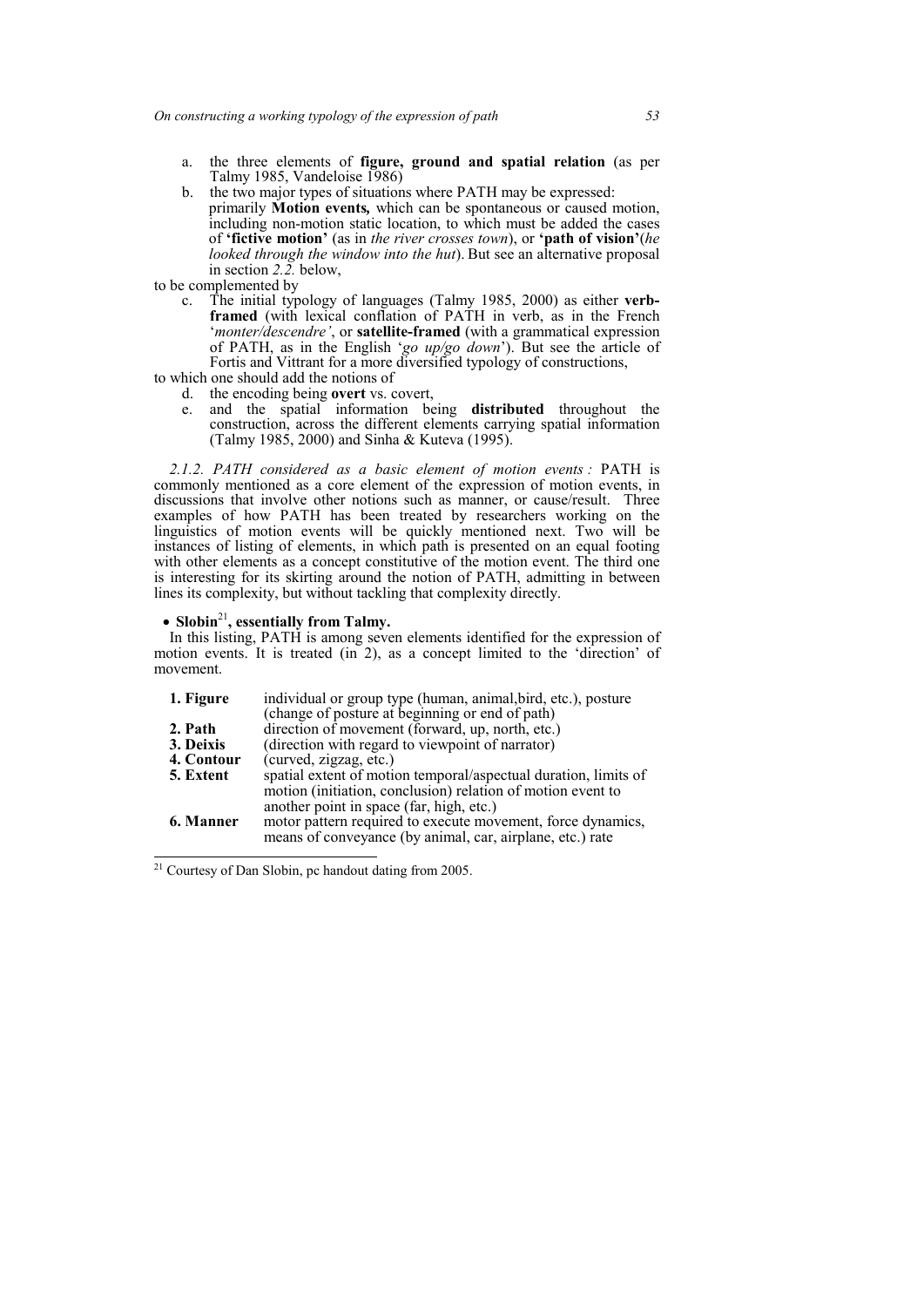#### **7. Ground** source (initial location ±boundary) goal (final location ±boundary) milestone (location passed along path), linear substrate (path, bridge, etc.) medium, terrain (field, river, etc.) non-solid environment (air, fog, storm, darkness, etc.)

As will be proposed below, this restrictive PATH concept can be considered as pertaining to a larger concept of PATH to which several other elements of the list will be said to belong, such as deixis (3), contour (4) and extent (5). Meanwhile figure (1) and ground (7) stand in a relation to PATH that is differently construed, in a relation of association, as proposed in *2.2.5.* below.

- Levinson (2008)' list<sup>22</sup> includes the following items, among which PATH does not appear per se, but one finds trajectory  $(6)$ :
- 1. Figure; 2.Source; 3.Goal; 4.Via; 5. Vector; 6. Trajectory; 7. Vehicle
- 8. Instrument; 9. Medium; 10. Landscape; 11. Rate; 12. Kinematics.
- 13. Translocation; 14. Aspect; 15. Deixis; 16. Affect.

At first sight one notices that the list is longer, and that the categorization of the elements is somewhat different, with several items directly associated to the spatial aspects of motion events such as source, goal and via (2, 3. 4) on one hand, and vector (5) just before trajectory (6), but much before deixis (15), while a number of the items seem to mention elements of a less spatial nature. The point is not to review all the items but to notice that they seem to be listed in no particularly reasoned order. Meanwhile, one senses that a clustering of some of the items listed could be done around a wider notion of PATH, keeping aside clearly non spatial concepts.

 **Beaver et al (2010)** do not offer any list, but work with Talmy's notion of core schema, which posits the centrality of a notion of PATH. They propose a "reconceptualization" of the question of the encoding of motion events, where the notion of PATH peaks through their specification of "directed" motion events (p. 332). A generic notion of PATH appears in their mention of a very broad semantic category "that includes PATH, result, aspect and other notions that may shape the temporal structure of the event" (p. 332). PATH seems again to be hinted at in the course of their discussion of serial verbs and E-framing, during which they acknowledge the existence of "subclasses of deictic path verbs (come and go)" and talk of the "distribution of path component of a motion event across several elements" (p. 352). Their mention of possibilities of "finer grained encoding of PATH" (p. 353) indicates their awareness of the complexity of the concept of PATH, but they do not offer any more information of what they might consider specifically as components of that concept.

 $22$  The actual listing is literally taken out of the handout but essentially the same information was already in Levinson & Wilkins (2006). The numbering was added for the sake of presentation.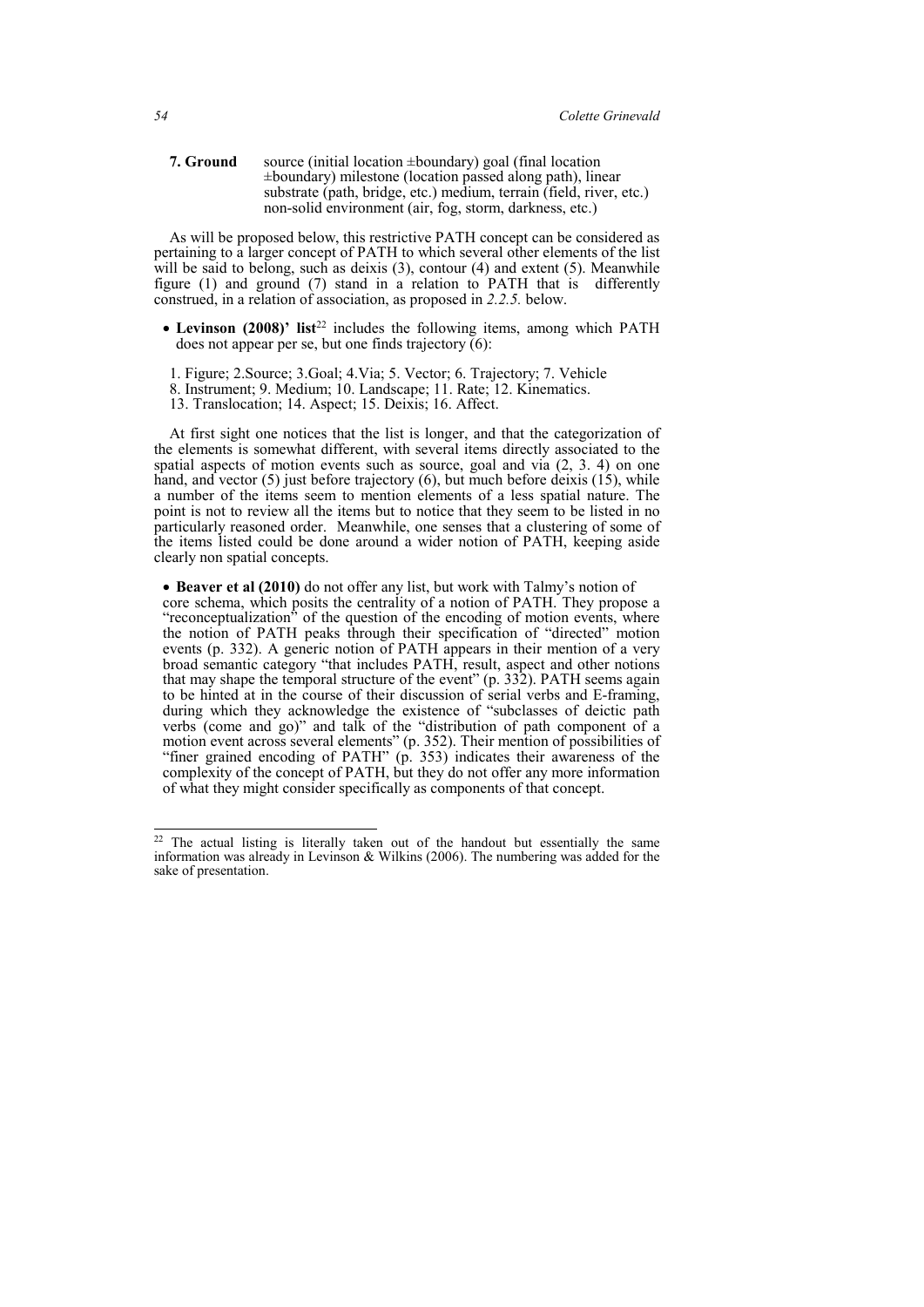This is just what the next section will attempt to do: to decompose the complex notion of PATH.

#### *2.2. Decomposing the complex notion of PATH*

The analysis of the components of the notion of PATH to be presented below tries to capture the variety of language resources observed in the languages studied by the members of the project. It does not yet pretend to be exhaustive, but it aims to establish a way of thinking about PATH as a complex notion, and to identify some of its most common elements. This has the form of a proposal to be elaborated upon, which, once again, focuses on the grammatical expression of PATH, emphasizing what the grammars of certain languages systematically capture of it in their morpho-syntax or constructions.

2.2.1. Definition of the notion of PATH : The Trajectoire project being oriented towards the study of the overt expression of PATH, the definition of the notion of PATH has admittedly a somewhat circular relation to this fact. This, to the extent that it is meant to cover the variety of elements that have been observed in languages to express notions intuitively felt to express PATH, particularly through morphosyntactic means.23

The definition of PATH taken here combines the following notions: those of a vector, consisting of a line in space that is continuous, delimited by two points and oriented between those points. Notably absent from this approach to the definition of PATH are the notions of a path followed by a figure moving, i.e. of PATH being linked to a motion event, and absent also the related notion of PATH being therefore tied to both space and time. PATH is here construed as a mental calculation by a speaker of a particular spatial relation between several spatial entities.<sup>24</sup>

*2.2.2. Core elements of the notion of PATH /* The continuous line of PATH is considered straight by default, but it may be specified in some languages as having a certain contour (straight /curved/crooked), although so far all the examples to that effect are of lexical nature and not expressed through grammatical means.

This continuous line is conceived in relation to several grounds, which delimit a vector at both ends with end points (*source X, goal Y*) and allow for points in between (*median Z*). A process of windowing of attention (Talmy 1996) will result in the expression of any one or several of those points of the line  $(G =$ ground):

<sup>&</sup>lt;sup>23</sup> This is an a priori position based on the limitations of fieldwork on oral tradition languages with no possibility of direct access to native speakers intuition, hence limited reliability of lexical semantic nuances. It is considered that the challenge of accounting for the morphosyntax of those languages is already enough fuel for a discussion of the notion of PATH as it is overtly expressed grammatically in a variety of such languages.  $^{24}$  Following in that the definition worked out by Papahagi (2005, chapter 2).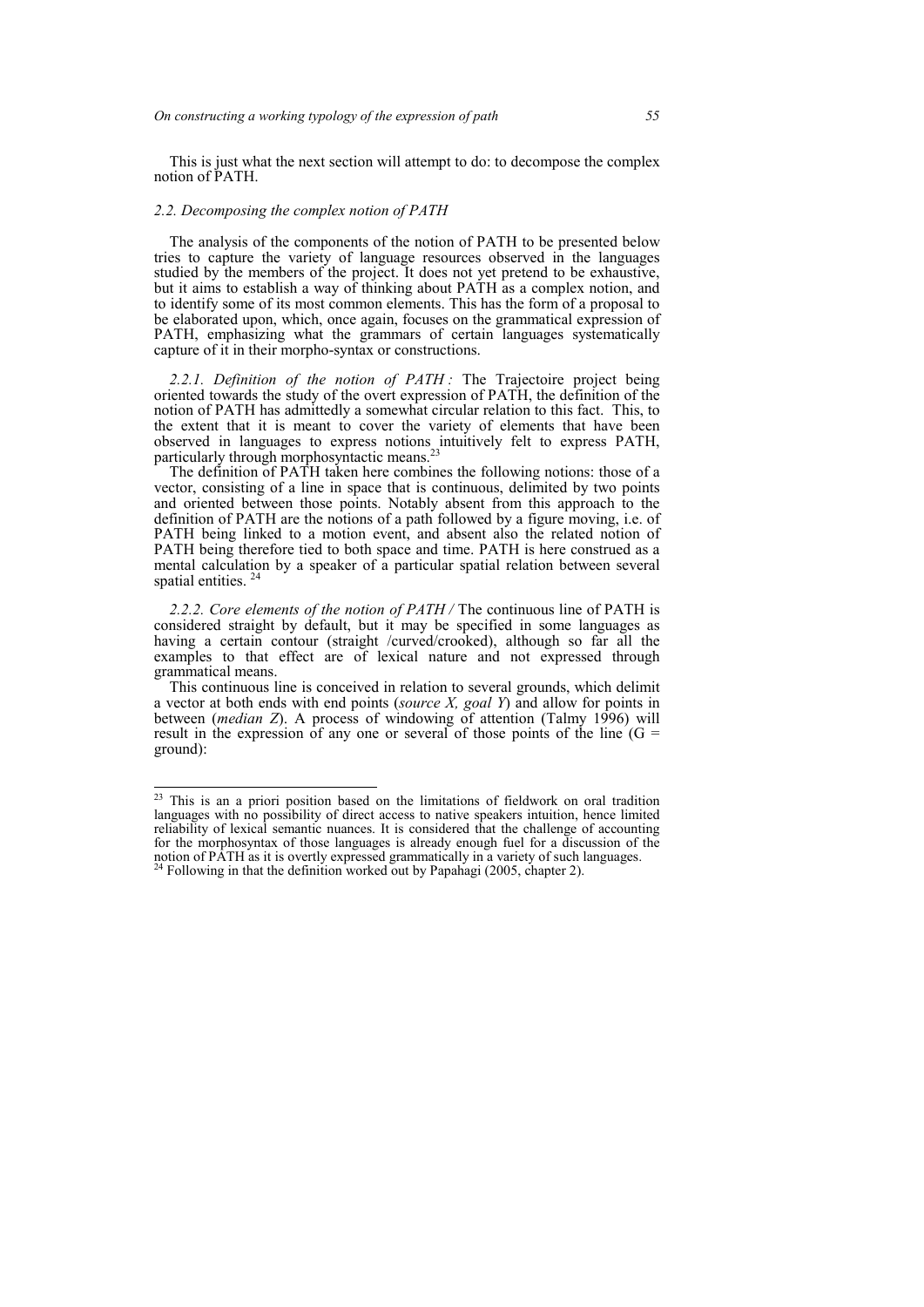

This line is by definition oriented, this spatial orientation being possibly overtly specified. Different modes of orientation can be identified in the linguistic expression of PATH, the most usual, for European languages, being the absolute orientation of gravity contrasted with a horizontal orientation. In some languages the orientation can be an angled one (ex: *up/down or at angle vs. horizontal* = *↑↓* **/***↗* **/ →**). Other systems exist, orienting PATH according to other frames of reference: the absolute frame of cardinal points for instance (ex: *north/south)* or the intrinsic frame referring to characteristics of the landscape (ex: *'up hill'*), or yet the more complex and rarer relative frame or reference (ex: *left/right).*<sup>25</sup>

*2.2.3. PATH "calculated" from deictic anchoring :* Besides the delimitation of the lines by points that determines the orientation of the line, the core elements of PATH include a calculation of a deictic anchoring from which the PATH is conceived. The evidence of such deictic calculation can be found in the phenomenon of PATH satellites that have often been identified and inventoried, but probably also often misinterpreted.

Deixis is often said to be linked to the motion of a figure, or calculated with respect to a ground, or a protagonist, or even the speaker of a sentence. The position taken here is that the deictic element of PATH is not linked to motion in space, although it may appear to be so in the context of a motion event. The directionals of Mayan languages were long interpreted that way, with discussions of which argument (agent or patient) was moving etc. However, it is agreed today that these directionals express an abstract notion of PATH, independent of the actual motion of a figure, agent or patient (Zavala 1993, Craig 1993, Grinevald 2004, 2011). They can be analyzed as abstract PATH satellites expressing the kind of mental spatial calculation mentioned above. The concept of deictic anchoring could be said to resemble the choice by the speaker of a camera viewpoint on a scene. This approach accounts well for the use of directionals in a language like Jakaltek Popti<sup>'</sup>, as will be shown in section 3 below. The same analysis can be proposed for the use of PATH satellites in non-motion events in other languages. This would mean, for instance, not needing to account for the presence of spatial verb particles with verbs of perception in English (as in *to look up away*) and reconsidering the usefulness of the label of "fictive"

*2.2.4. PATH and the conceptualization of the ground: boundary crossing :* Another element of the calculation of PATH resides in different ways of

<sup>&</sup>lt;sup>25</sup> See the work of the Space project of the MPI of Nijmegen, in particular Levinson and Wilkins 2006.

<sup>&</sup>lt;sup>26</sup> It applies equally to the presence of verbal particles in Basic Locative Constructions (*it is over there down under the bed)* or fictive motion (*the road zigzags through town, she looks out to the other side of the river, her voice comes out through the open window).*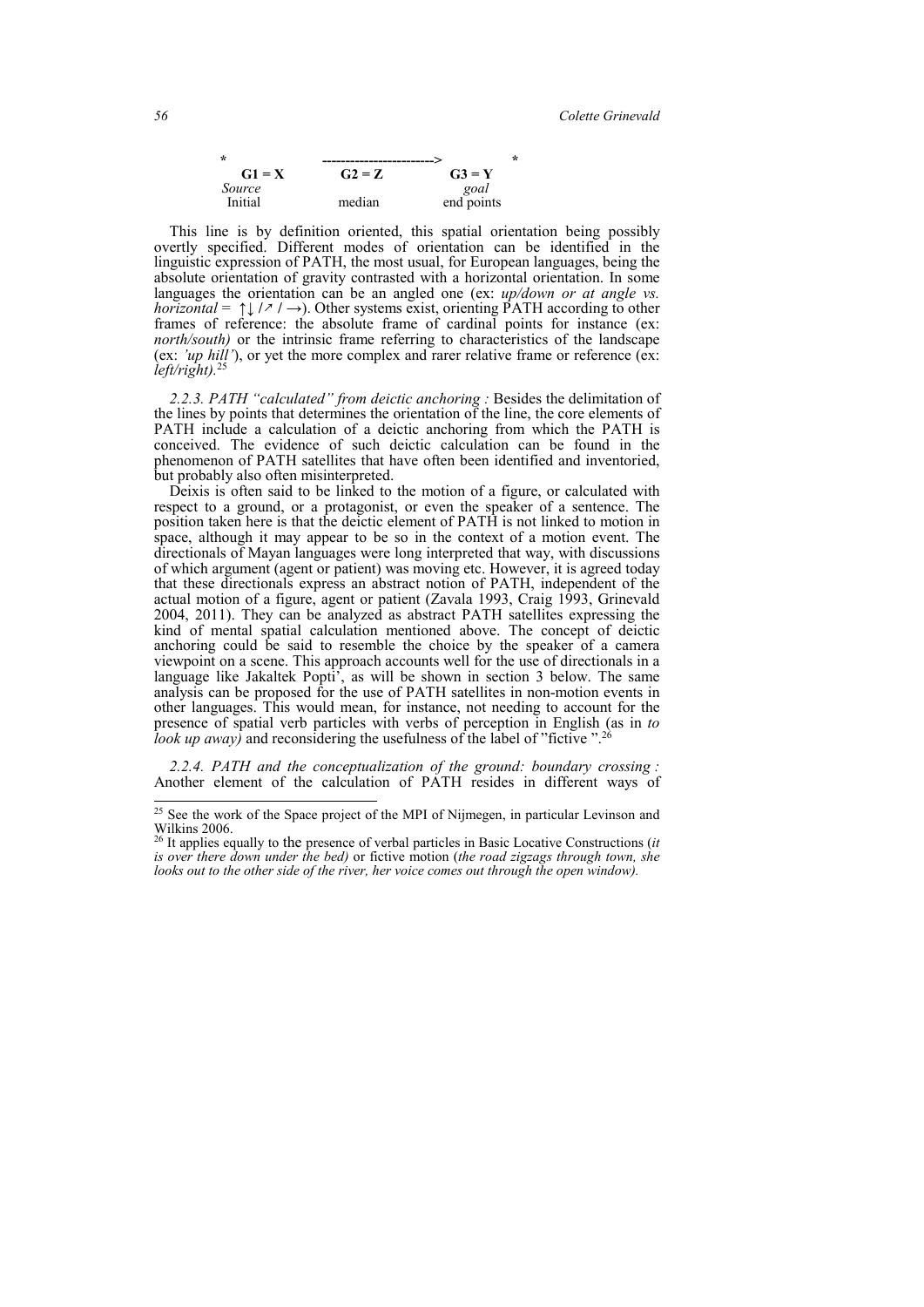conceptualizing the ground, as being more or less bounded. Source, median and goal grounds can be conceived simply as points in space, i.e. as non-dimensional spatial entities; $27$  they are then considered to be non-bounded. However, the same grounds can be alternatively conceived as being two or three dimensional spatial entities with boundaries, in which case they are said to be bounded. In this case, one talks of boundary crossing, in or out of the ground:



*2.2.5. Further elements of the conceptual complexity of PATH :* This inventory of the elements of the complex of PATH can be expanded along language specific types of conflations and associations. Conflation refers to a well known semantic process (as in French *monter* conflating motion+up direction) that was used by Talmy to establish a dichotomous typology (of languages) based on alternate conflation of motion with either PATH or manner. The term "association" is proposed here to refer to a phenomenon of syntagmatic nature, i.e. to the way in which PATH is sometimes systematically associated in some languages with additional information. Notions associated with PATH include the much discussed manner of motion (in cases of PATH of motion events), but also posture or configuration of a figure or ground.<sup>28</sup>

If the notion of PATH is taken as a super category, then it follows from that that the different components that belong to that super category are likely to appear in constructions in some specific order. The question is then what combinations of grammatical PATH elements are possible with what kinds of verbs, and with what other grammatical PATH elements, and in the end, what kind of stacking of PATH elements are allowed in what order, following what other constraints (the Jakaltek case study in section 3 below will illustrate this notion).

*2.2.6. Conclusion: PATH as a super category :* The proposal is therefore the notion of a super category of PATH. This super category is a complex concept, made of the clustering of distinct spatial notions that have been identified in the literature but have not been necessarily closely associated or regrouped in any special way. This super category includes the notion of a line, with possible marked contour, conceived following some direction, calculated between the spatial entities of figure and ground placed at different points of the line, with the ground possibly being considered as bounded, and the whole PATH schema being calculated spatially with respect to a deictic anchoring point. In addition, this super category of PATH is known to be associated with a number of other

<sup>&</sup>lt;sup>27</sup> The terminology of "spatial entities" is taken from Aurnague, see in particular Aurnague et al 2007.

 $28$  As in the case of posture verbs necessarily used with motion events in Eje Ejja (Vuillermet 2009).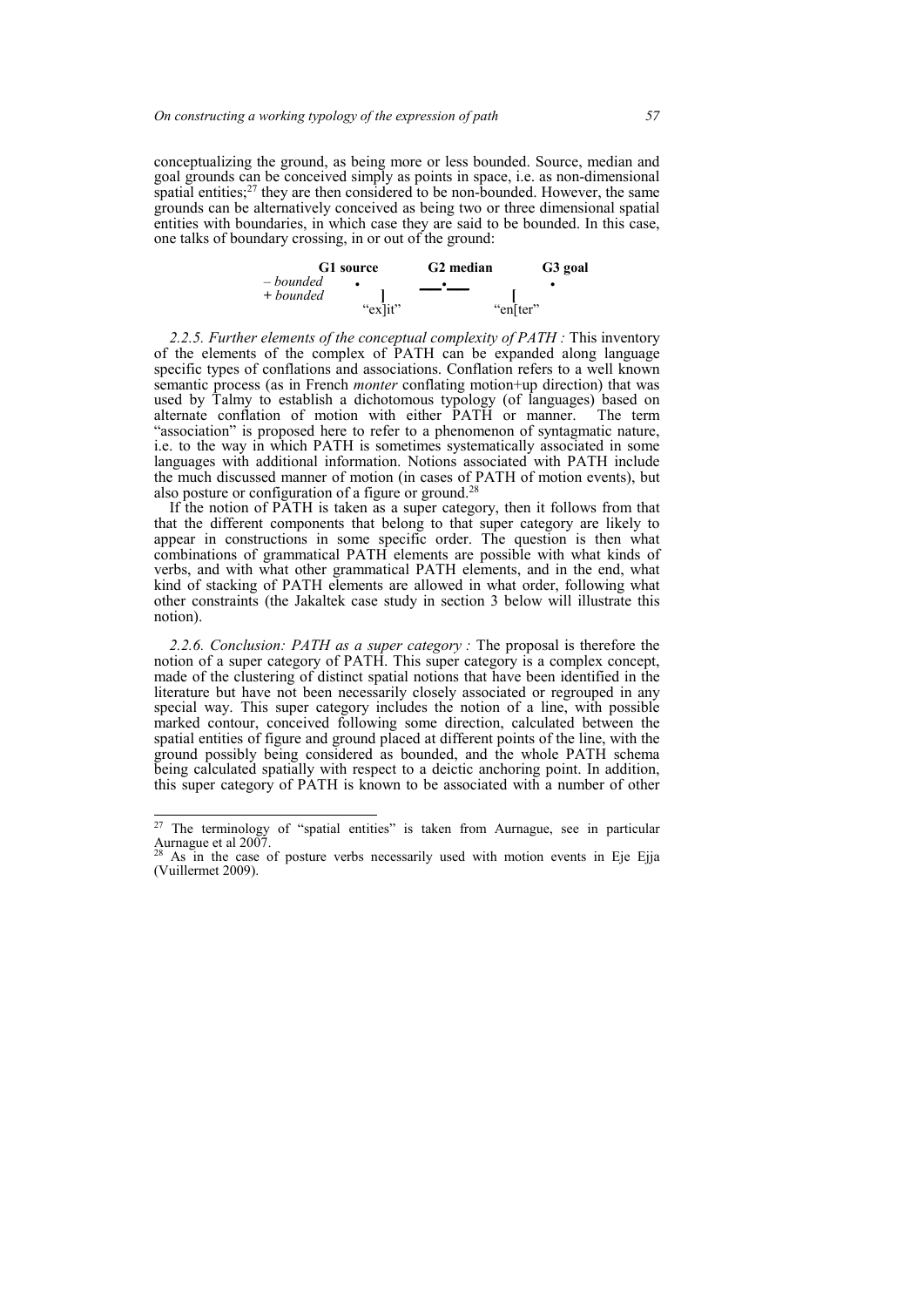concepts, not only manner of motion, if motion there is, but also information on the configuration of the ground or the posture of the figure.

#### *2.3. Diversity and complexity in the expression of PATH*

If one is to account for the diversity and complexity of the expression of PATH, a multidimensional approach to the description of the phenomenon is called for. What is needed first is in-depth language specific studies, before serious efforts at translinguistic generalisations. The first question is that of the forms being used to convey the different elements of the PATH, then that of the mutual interactions of these forms within constructions, all the while keeping an eye on the dynamics of those individual forms and of the constructions to which they belong.

*2.3.1. Lexical and grammatical forms :* The main lexical forms carrying PATH information that have been studied are verbs<sup>29</sup>, said to express spontaneous or caused motion, with which any of the elements of the complex notion of PATH listed above can be 'conflated'. Conflation with PATH was the basis for the proposed dichotomy of verb framed vs. satellite framed languages originally proposed by Talmy.

It is worth noting here that the issue of identifying whether a form carrying PATH information is lexical or grammatical is more complex than would appear at first sight. There is at the start the question of a prior definition of what is considered lexical vs. grammatical, some taking for instance adpositions as grammatical, from the perspective of their forming a closed set of elements in specific configurations, and others paying more attention to their semantic content and treating them more as lexical.

Basically the issue is one of the existence of a lexico-grammatical continuum and of gradient categories. Although this issue is not related to the issue of the expression of PATH itself, it emerges in discussions of PATH adpositionals and PATH satellites (see the article by Papahagi and the article by Imbert, Grinevald, Sőrés, respectively). And the discussion of continuum extends further, beyond the scope of monoclausal constructions into the ways the expression of PATH crosses over into multiclausal constructions (see the article by Fortis and Vittrant).

*2.3.2. Language-specific resources, i.e. inventory of (lexical and) grammatical categories available to encode PATH :* It is worth making a note of the fact that the grammatical categories to be listed below are not uniquely dedicated to the expression of space, but rather that part of their inventories is systematically used to express the notions of PATH under consideration here, as underlined also amply in Beavers et al. (2010).

- the *adnominal system,* a complex category of itself, of a more functional than categorical nature (as argued for satellites also, see below). It is composed

<sup>&</sup>lt;sup>29</sup> And less the lexical category of nouns, as discussed in the article of Fortis and Vittrant.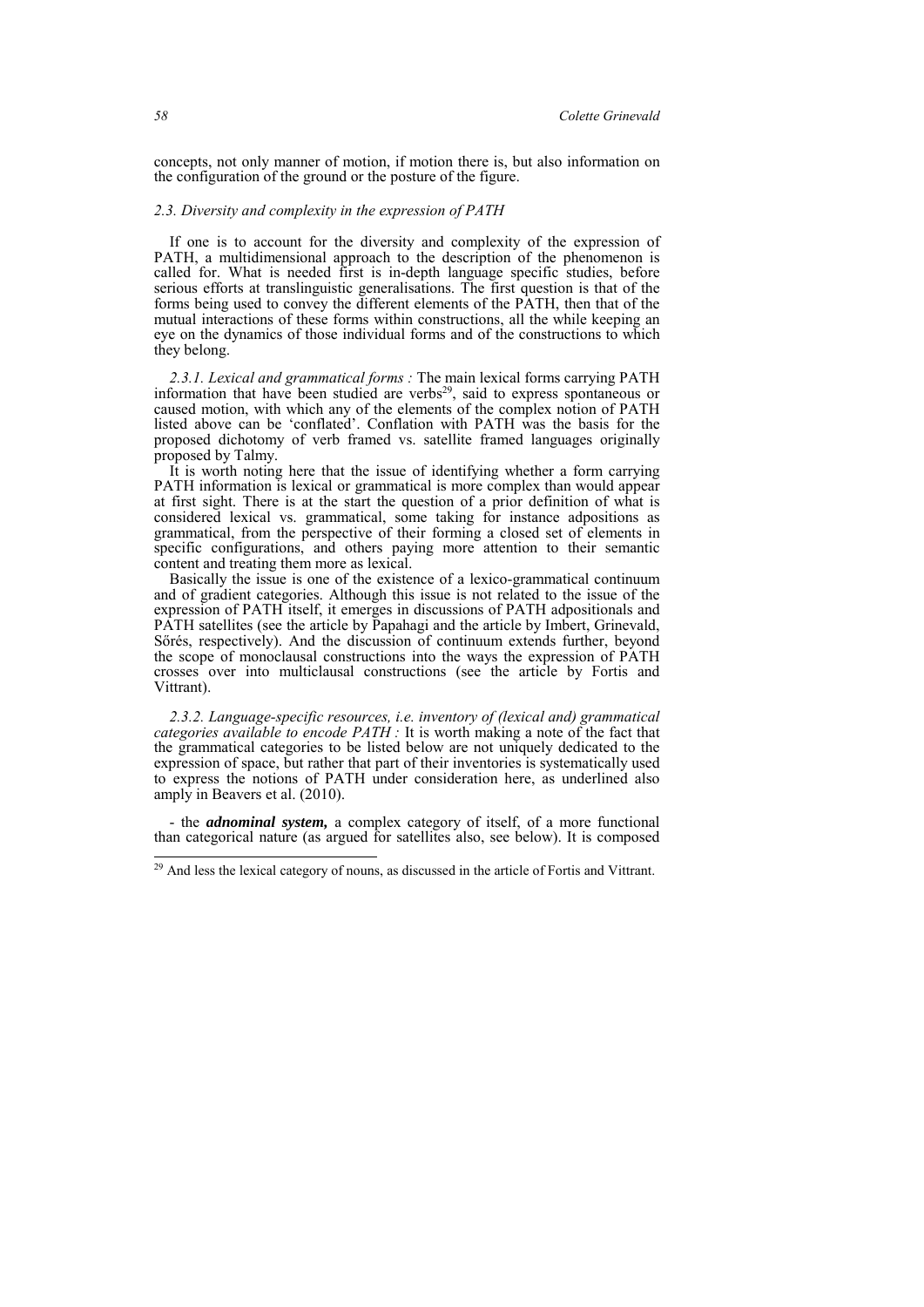mainly of *adpositional* and CASE systems, the boundary between the two types of systems being sometimes difficult to establish. Care must also be taken to include in descriptions all the adpositional material, including complex and compounded adpositions often left out of the discussions. Within the cover term of adpositionals one should, for instance, include the phenomenon of RELATIONAL NOUNS<sup>30</sup> (such as "*at the foot of X*", "*in front of X*") more common in many Native American languages than standard invariable adpositions of European languages, as well as the challenge of the so-called adpositional verbs of Chinese.

- sets of *verb 'satellites',* affixed or free morphemes, with their more or less traditional terminology for certain language families. See for instance the 'verb(al) particles' of English (derived from either prepositions or adverbs, studied under the label of phrasal verbs), the directionals (free particles or affixes derived from motion verbs) of Mayan languages, or the 'preverbs' of German, Polish or Hungarian. See the article by Imbert, Grinevald, Sőrés, for a discussion of origins, variant forms and functional nature of this satellite category.

- *the types of constructions to which those categories pertain,* the inventory being much more diversified than the simple verb- vs. satellite frame dichotomy, even when an equipollent frame is added (see the article by Fortis and Vittrant).

*2.3.3. Language specific variations regarding a number of variables :* The fine description of the system of expression of PATH necessitates paying attention to the following notions:

- the *density of the encoding***<sup>31</sup>** of elements expressing PATH within the inventories of certain systems, like adpositional or motion verbs systems. For instance, how many points between origin and end points of a PATH are identified in a language. Consider, for instance, the succession of English prepositions that can express the goal or end point of a PATH: "*toward Y… to Y… almost to Y… all the way to Y'… into Y*". Another example would be the different inventories of motion verbs, with, for instance the possibility of a multiplication of arriving verbs due to conflation of deictic PATH elements, as in "*arrive here*, *arrive there*, *arrive back here*, *arrive back there*".

- a rather common *a-symmetry of encoding of source and goal*, in those cases when the point of origin is not being treated the same way as the end point, whether by different inventories of adpositions, or different types of constructions (See article by Kopecka and Ishibashi,). $^{32}$ 

<sup>&</sup>lt;sup>30</sup> Known in the French literature on space as Noms de Localisation Interne (or NLI). See Aurnague (1996), and Aurnague, Hickmann & Vieu (2007).

<sup>&</sup>lt;sup>31</sup> On semantic granularity of adpositions, see the article by Papahagi, as well as Kopecka (to appear).

 $32$  A fine description must take into account the nature of the a-symmetries between source vs. goal ground: they may be first a difference between overt or covert expression,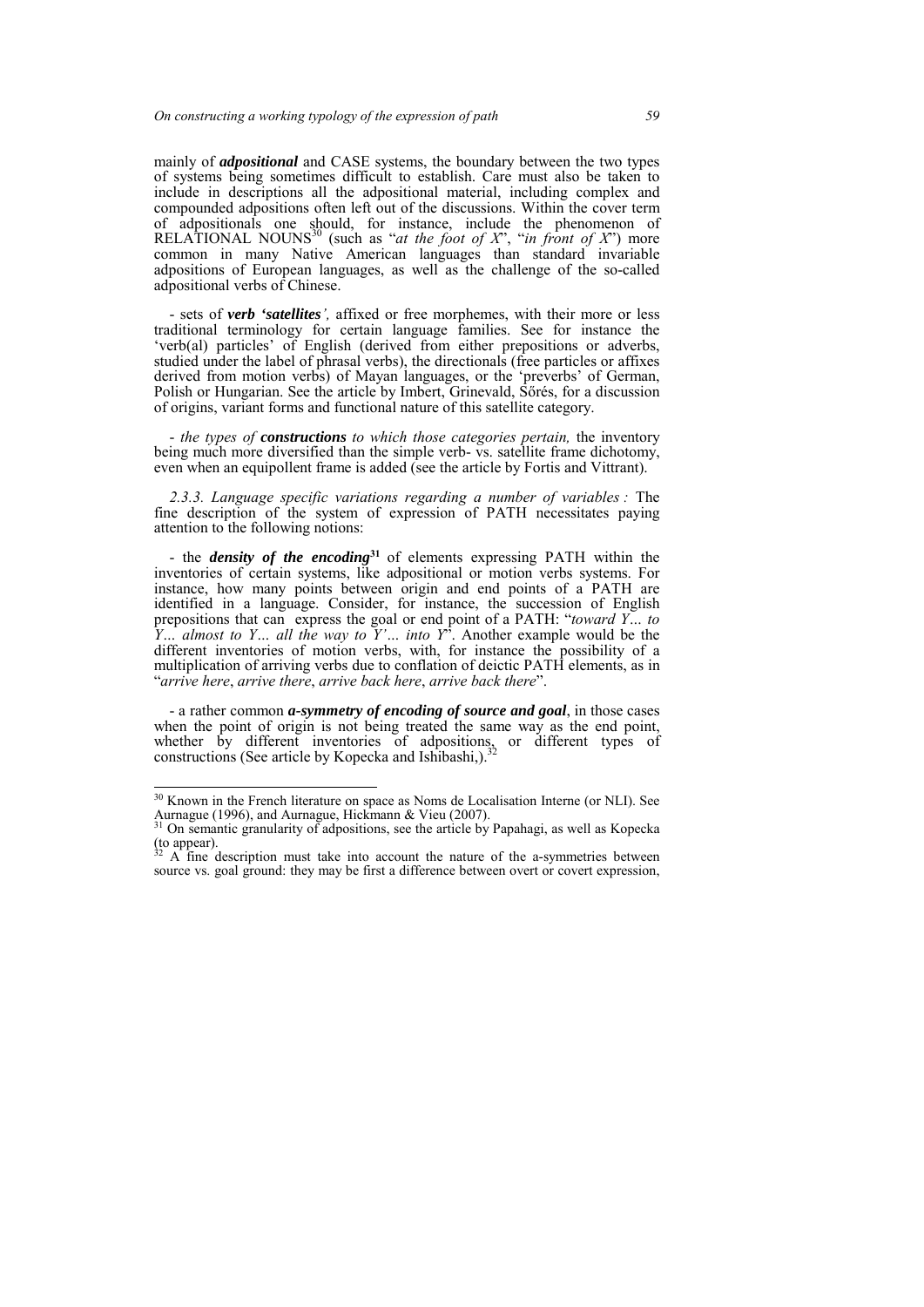*- the markedness of boundary crossing***,** in that boundary crossing would appear to be more salient than time linearity. This can be illustrated by the specific order of prepositions and particles in English, where the marker of boundary crossing takes linear priority over that of the marker of either extreme point, whether origin or end of the PATH, in a mixed spatio-temporal line, as in  $\frac{a}{b}$  *to get out off*  $\frac{b}{b}$  vs. "*to go into (\* to in)*".

*- the conflation (at a lexical level) or the association (at a (morpho)syntactic level) of information* provided about Figure and Ground in the overall expression of PATH. For instance, adpositions may specify, by semantic conflation, the *nature of the ground* together with purely spatial information. The conflation may combine topological information and ground information, as in adpositions meaning "*in-water*" vs. "*in-forest*" etc…a situation reported for a number of Native American languages.<sup>33</sup> On the other hand, *information about the spatial entity of the figure* may also be systematically associated to the expression of PATH, as when adpositions are sensitive to the human/non-human nature of the figure, or a motion verb must be accompanied by indication of the posture of the figure.

Approaching the description of the modes of expression of PATH in a given language within this multidimensional framework is therefore a complex task. Espousing this framework can still bring out new insights in languages considered already well known and studied, while it guides the exploration of the expression of PATH in yet under- or un-described languages. When the evolution of the languages is well attested, as in European languages, taking a diachronic approach allows also for insights in how subsystems and constructions emerge and stabilise over time, to possibly disappear later (see article by Fagard and Iacobini). Meanwhile, for languages yet underdescribed, a grammaticalization approach can do much to give a sense of the dynamics that must have operated in those languages.

#### 3. ABOUT A "WORKING" TYPOLOGY OF PATH: A CASE STUDY

The descriptive strategies mentioned above have been applied to a variety of languages within the Trajectoire project. Some well-known European languages have been re-visited by native speakers, such as Polish (by Kopecka) and Hungarian (by Sőrés), and an ancient language such as Homeric Greek has been re-explored (by Imbert). Romance languages have offered the possibility of a diachronic perspective on the development of systems of PATH expression, such as French (by Kopecka and Fagard) and Italian (by Iacobini). The challenge of

-

or of a differential morphosyntactic treatment of the two types of ground (such as one preposition for source like 'from' vs. a wealth of prepositions for goal as shown above). Both cases are illustrated with Japanese examples by Ishibashi (to appear). See also the Jakaltek Popti' case of unexpected morphosyntactic symmetry (Grinevald 2011 and section 3.6. below).

 $33$  Mithun (1999) is a rich source of such information for the languages of North America.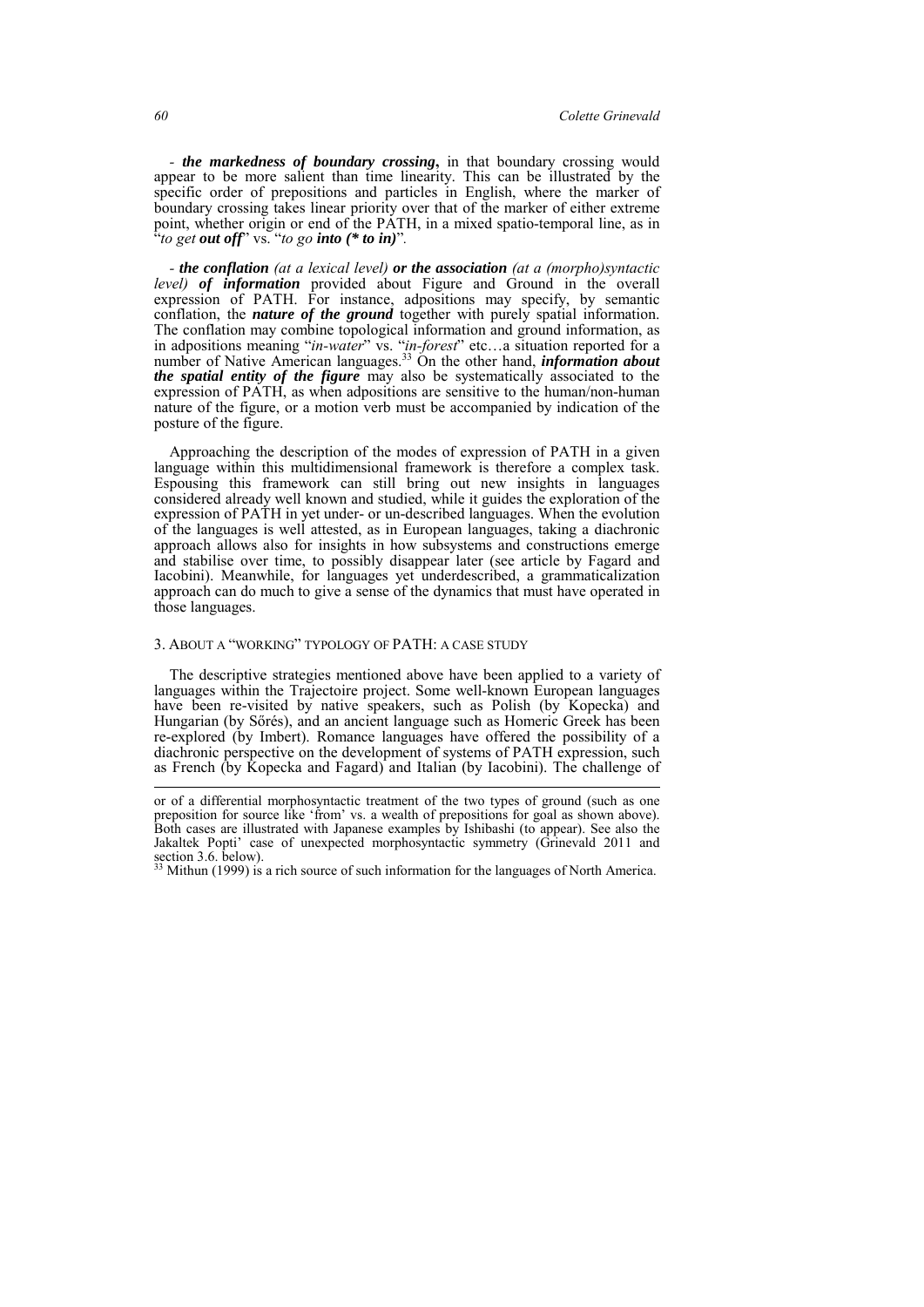incorporating more isolating languages into a typological discussion built around issues of morphosyntax has been raised through the study of Asian languages like Burmese (by Vittrant<sup>34</sup>). A characteristic of the project is its sample of languages from the Americas, particularly Latin America, which are all oral tradition language, more or less endangered, and all little- to un-described before the descriptions produced by the linguists of the project (Huastek for Kondic, Jakaltek Popti' and Rama for Grinevald, Ye'kwana for Caceres, Tanimuka for Eraso, Esse Eja for Vuillermet, Cavineña for Guillaume).<sup>35</sup>

A case study of the evolving analysis of the expression of PATH in such a language indigenous to Mesoamerica will be used here to demonstrate the mutually feeding relationship between description and typology and what is meant by the notion of a "working typology". It will recall the steps followed in the description of a particularly elaborate morpho-syntactic system, to show how its specificities originally provided fuel for the typology and how it was, in turn, productively revisited on the basis of proposals coming from the typology of PATH expression being worked out within the project.

#### *3.1. The phenomenon of the Jakaltek Popti' (Mayan)"directionals"*

l

Directionals are one of several interesting pan-Mayan phenomena; they appear under several forms across various, but not all, branches of the family. The syntax-oriented grammar of Jakaltek Popti' (Craig 1977 where the language is spelled Jacaltec) had nothing particular to say about them, for lack of a framework that would have provided a way to show what was interesting about them. Although they were intuitively felt to be of special interest, and were therefore mentioned in Craig 1979, in a chapter meant to show new students of linguistics some striking characteristics of the language.<sup>36</sup>

The desire to place the description of this particular system of verbal suffixes of the Jakaltek Popti' Mayan language of Guatemala in a typological perspective was actually one of the reasons behind creating the Trajectoire project.

<sup>&</sup>lt;sup>34</sup> Much of the reasoning on issues of the expression of PATH in the project was originally driven by the descriptive needs of Amerindian languages with clear agglutinating traits. More attention needs now to be paid to how to incorporate the phenomenon of serialisation (as in Vittrant 2006) into the discussion of satellites, for instance.

<sup>&</sup>lt;sup>35</sup> For active members of the project from DDL, there are also a number of languages described by associates of the project, such as Yuhup for Ana Maria Ospina, Yanomami for Marie-Claude Mattei-Muller, Itonama for Milly Crevels, Kwaza for Hein van der Voort.

<sup>&</sup>lt;sup>36</sup> In a collection written for a general audience entitled "Languages and their Speakers" where authors (including Charles Bird, Tim Shopen, Ed Keenan & Elinor Ochs, John Haviland, and Kyoko Inoue) were asked by its editor Tim Shopen, to address the question: "what kind of language is it among the languages of the world?" This was in times of Chomskyan revolution in linguistics. For Jakaltek Popti' the three characteristics chosen for discussion were three yet little to unknown themes: ergativity, noun classifiers and directionals.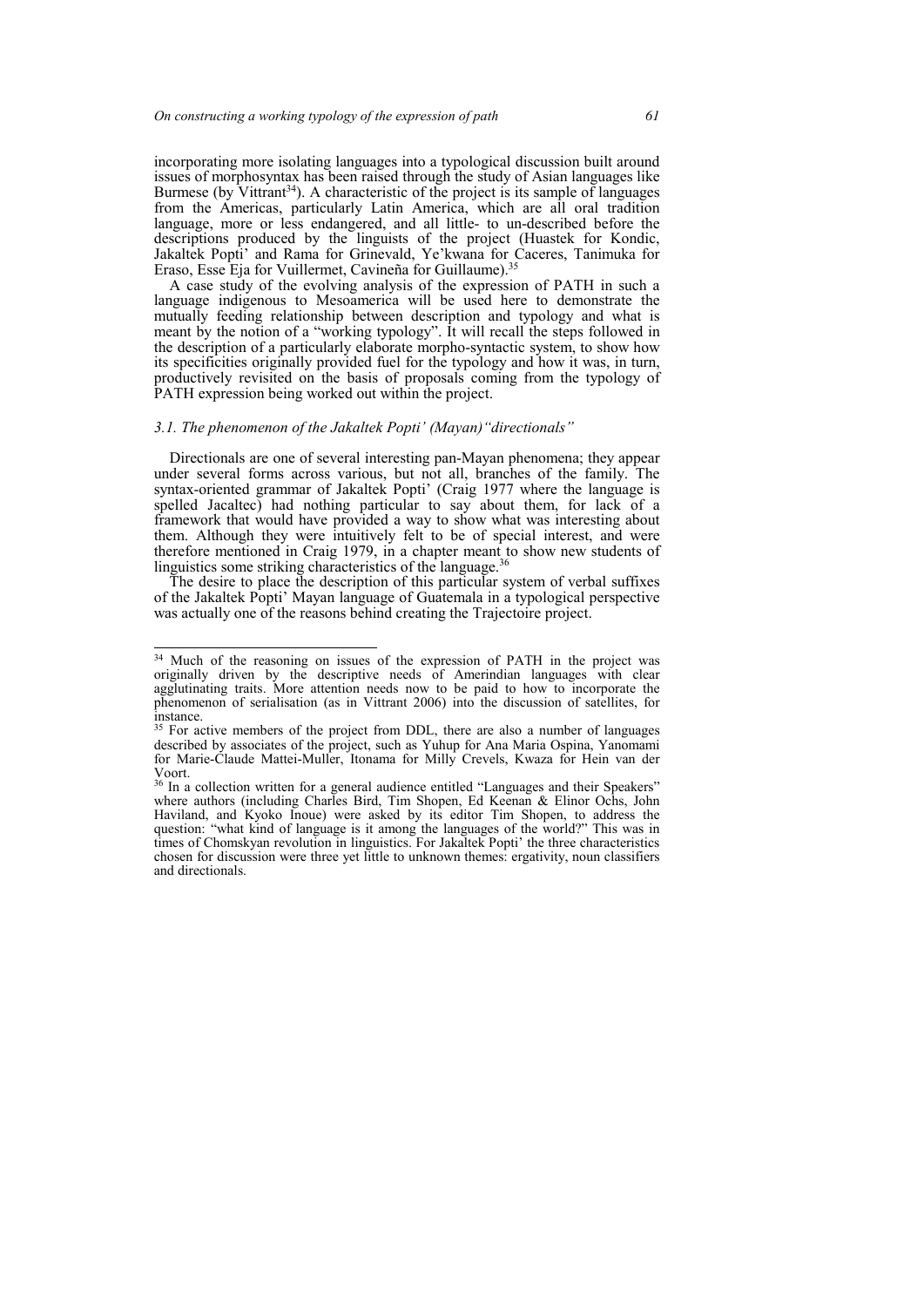Below is a basic example of Jakaltek Popti' directionals, showing a verb followed by two suffixes of PATH semantics, one specifying a lateral horizontal motion (aside) and the second a centrifugal one (away). In the discourse context of a referential event, the presence of such directionals is obligatory to complete the verb form.<sup>37</sup>

(1) xk-ach hin-ten-**ik'-toj** ASP-you-I-push-aside-away 'I pushed you (aside away)

Jakaltek Popti' directionals are part of a rich inflectional system typical of Mayan languages. Table 1 is a schema of the maximal verb extension in that language, where one finds directionals between voice suffixes and final mood and transitivity markers, these directionals consisting in fact of three sets of suffixes, rigidly ordered as DIR1-DIR2-DIR3:<sup>38</sup>

| ASP | setB<br>(Abs) | set A<br>(Erg | Verb               | $-voice$                 | M   | $-dir$     | M   | $-theme$ |
|-----|---------------|---------------|--------------------|--------------------------|-----|------------|-----|----------|
|     |               |               | radical<br>derived | P <sub>ASS</sub> /<br>AP | Irr | $DIR1-2-3$ | Irr | TR/INTR  |

Table 1. Jalkatek Popti' Maximal Verb Extensions

#### *3.2. Directionals resulting from the grammaticalization of motion verbs*

It is not until the development of discussions on grammaticalization in the late 80's that these directionals became of particular interest, because of the fact that they were clearly verbal suffixes resulting from the grammaticalization of lexical verbs of motion. Craig 1993 is a description of the system, with a discussion of this grammaticalization phenomenon and of the widespread use of the resulting directionals in this particular Mayan language, as demonstrated through narrative text counts.

The ten directionals of Jakaltek Popti' are clearly grammaticalized forms of verbs of motion, only one of them without a clear lexical source. This inventory of verbs of motion and corresponding directionals is widespread in the family, although in each language with directionals the system is somewhat different, in

<sup>&</sup>lt;sup>37</sup> Interestingly, the same issue of referentiality dictates the presence of noun classifiers in noun phrases in this language (Craig 1987). Both systems, classifiers and directionals are clearly "secondary systems" of relatively recent creation through grammaticalisation, and share a discourse pragmatic function.

Mayan languages have a rich verbal morphology, including an ergative alignment marked by indexation of person markers traditionally called set A (for ergative) and set B (for absolutive). The Ergative has allomorphs depending on the first segment of verbal root (V- or C-); voices include passive and antipassive, modality includes irrealis, final vowel indicates transitive vs. intransitive verb complex. The sets of directionals precede mood and final theme vowel, and are therefore considered a case of verbal suffixation, and not serialization as in some other Mayan languages.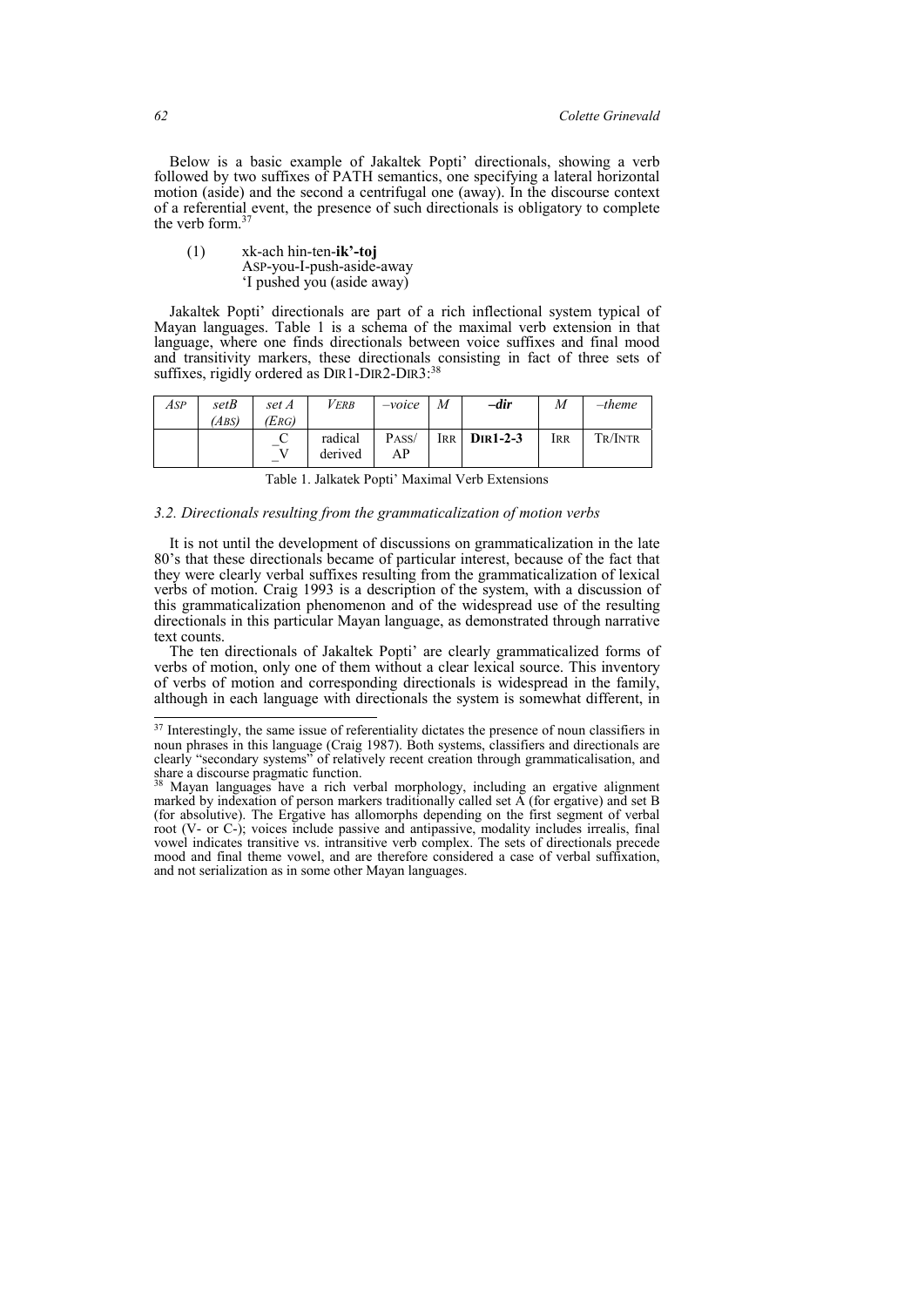inventory and functioning. In table 2 below the directionals are presented in the order of their frequency of use, DIR3 being by far the more frequent.

That there had been complete grammaticalization of a motion verb into verbal suffixes was easily argued through evidence of their phonological reduction, particularly with DIR2, and of their overall semantic bleaching, from motion to PATH for all, and further to aspect or manner for DIR1. This degree of grammaticalization as suffixes is specific to that language.

| <b>DIRECTIONALS</b>    | from                    | <b>MOTION VERBS</b> |
|------------------------|-------------------------|---------------------|
| (satellites)           |                         | (lexical)           |
| DIR3                   | Perspectivizing/deictic |                     |
| $-toj^{20}$<br>-tij    | 'away'                  | $to$ -vi 'to go'    |
|                        | 'toward'                | tit-a               |
| $_{\rm DIR2}$          | orientation in space    |                     |
| $-(a)h^{21}$           | $\mu$ <sup>'</sup>      | $ah-i$              |
| $-(a)y-$               | 'down'                  | $ay-i$              |
| $-(e/i)k'$             | 'across'                | $ek'-i$             |
| <b>OR</b>              | boundary crossing       |                     |
| $-(o/e/i)k - (e/i)l -$ | 'inward                 | ok-i                |
|                        | 'outward'               | $el-i$              |
|                        | Spatial/adverbial       |                     |
|                        | (manner/aspect)         |                     |
| DIR1<br>$-pax-$        | 'back, again'           | pax-i 'to return'   |
| -kan-                  | 'still, for good';      | kan-i               |
| -kanh-                 | 'upward, suddenly'      |                     |

Table 2: Directionals (DIR) of Jakaltek-Popti'

#### *3.3. Directionals with semantics of PATH*

Another contribution of the Jakaltek directionals to the typological study of the expression of PATH was to bring evidence of PATH as an abstract notion, one of a line calculated in space and not necessarily linked to motion (see section 2.1.). The ubiquitous presence of directionals in this language is in fact due to their conveying such an abstract notion of PATH, which means that they are found, not only in the context of the expression of spontaneous and caused motion (2), but also in the expression of non-motion events, such as basic locative constructions (3) and the expression of vision (4) or locution events (5).

(2) Caused motion:

| a. | a'aytij hunuj wetan!                                                                         |         |      |                |
|----|----------------------------------------------------------------------------------------------|---------|------|----------------|
|    | a'-av-tii                                                                                    | hun-ui  | w-et | an             |
|    | CAUSE-DIR2-DIR3                                                                              | one-IRR |      | my-for 1P.PART |
|    | 'throw one [ <b>down.toward</b> ] for me! (talking of an injerto fruit)'<br>(seen from down) |         |      |                |

b. *xhwa'aytoj hunuj hawet.* xh-ø-w-a<sup>3</sup>-**ay-toj** hun-uj haw-et<br>Asp-it -I-CAUSE-DIR2-DIR3. one-IRR you-for ASP-it -I-CAUSE-DIR2-DIR3. 'I'll throw one [**down.away]** for you' (seen from up)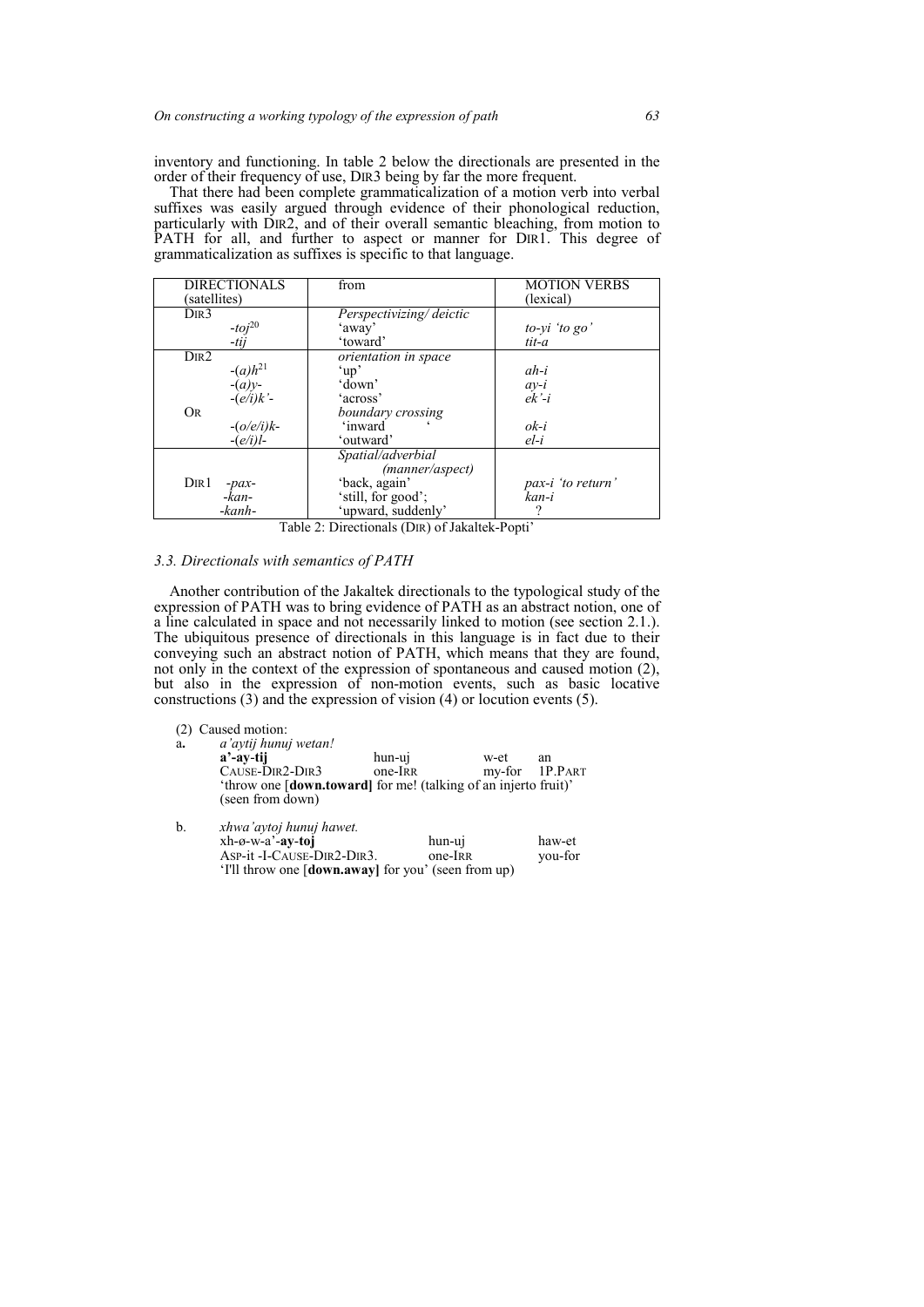|    | (3) Basic locative construction:                                                                                                                                                                          |                           |                  |                       |                        |
|----|-----------------------------------------------------------------------------------------------------------------------------------------------------------------------------------------------------------|---------------------------|------------------|-----------------------|------------------------|
| a. | ahatojno' ni'an konejo swi' te' chulul<br>ni'an<br>ay- <b>ah-toj</b><br>no <sup>3</sup><br>exist-DIR2-DIR3 CL<br>small<br>'the little rabbit was [up.away] on top of an injerto tree'<br>(seen from down) | konejo<br>rabbit          | s-wi'<br>its-top | te'<br>C <sub>L</sub> | chulul<br>injerto tree |
| b. | ay hune' keso ahaytoj yul ha ha'<br>hune' keso<br>ay- <b>ay-toj</b><br>ay<br>cheese<br>$exist-DIR2-DIR3$<br>exist<br>a<br>There is a cheese that's <b>[down.away]</b> in the water' (seen from up)        |                           | y-ul<br>its-in   | ha'<br>CL             | ha'<br>water           |
| a. | $(4)$ PATH of vision:<br>xilahtoj naj tet ix<br>x-ø-y-il-ah-toj<br>Asp-her-he-see-DIR2-DIR3<br>'he saw her [up.away]' (seen from down)                                                                    | naj<br>CL/he              | tet<br>to        | ix<br>CL/her          |                        |
| b. | xilaytij ix naj<br>x-ø-y-il-ay-tij<br>Asp-him-she-see-DIR2-DIR3<br>'she saw him [down.toward]' (seen from down again)                                                                                     | ix<br>CL/she              |                  | naj<br>CL/him         |                        |
| a. | $(5)$ PATH of locution:<br>xtiyoxhliahtij naj tet ix<br>x-ø-tiyoxhli-ah-tij<br>Asp-he-salute-DIR2-DIR3<br>'he said hello [up.toward] to her' (seen from up)                                               | naj<br>CL/he              | tet<br>to        | ix<br>CL/her          |                        |
| b. | xta'wiaytoj ix tet naj<br>x-ø-ta'wi-ay-toj<br>Asp-she-respond-DIR2-DIR3<br>'she answered him [down.away]' (seen from up again)                                                                            | 1X<br>C <sub>I</sub> /she | tet<br>to        | na<br>CL/him          |                        |

#### *3.4. Jakaltek Popti' directionals as PATH SATELLITES*

In the context of the Trajectoire Project, these Jakaltek Popti' directionals were revisited to claim that they represent prototypical SATELLITES, by their semantics of PATH and their status as dependents of the verb. They turn out to be of particular interest because they represent satellites of verbal origin, while much of the discussion of satellites has centered on satellites of adnominal origin, such as the verbal particles of English, or the preverbs of German, Polish or Hungarian. They therefore exemplify perfectly the type of grammaticalization process that the article by Imbert, Grinevald, Sőrés proposes to call a <sup>3</sup> satellization' process. Satellisation is a more advanced degree of grammaticalisation than most serialisation processes, but before a stage of lexicalisation that erases the productive syntactic and discourse use of satellites.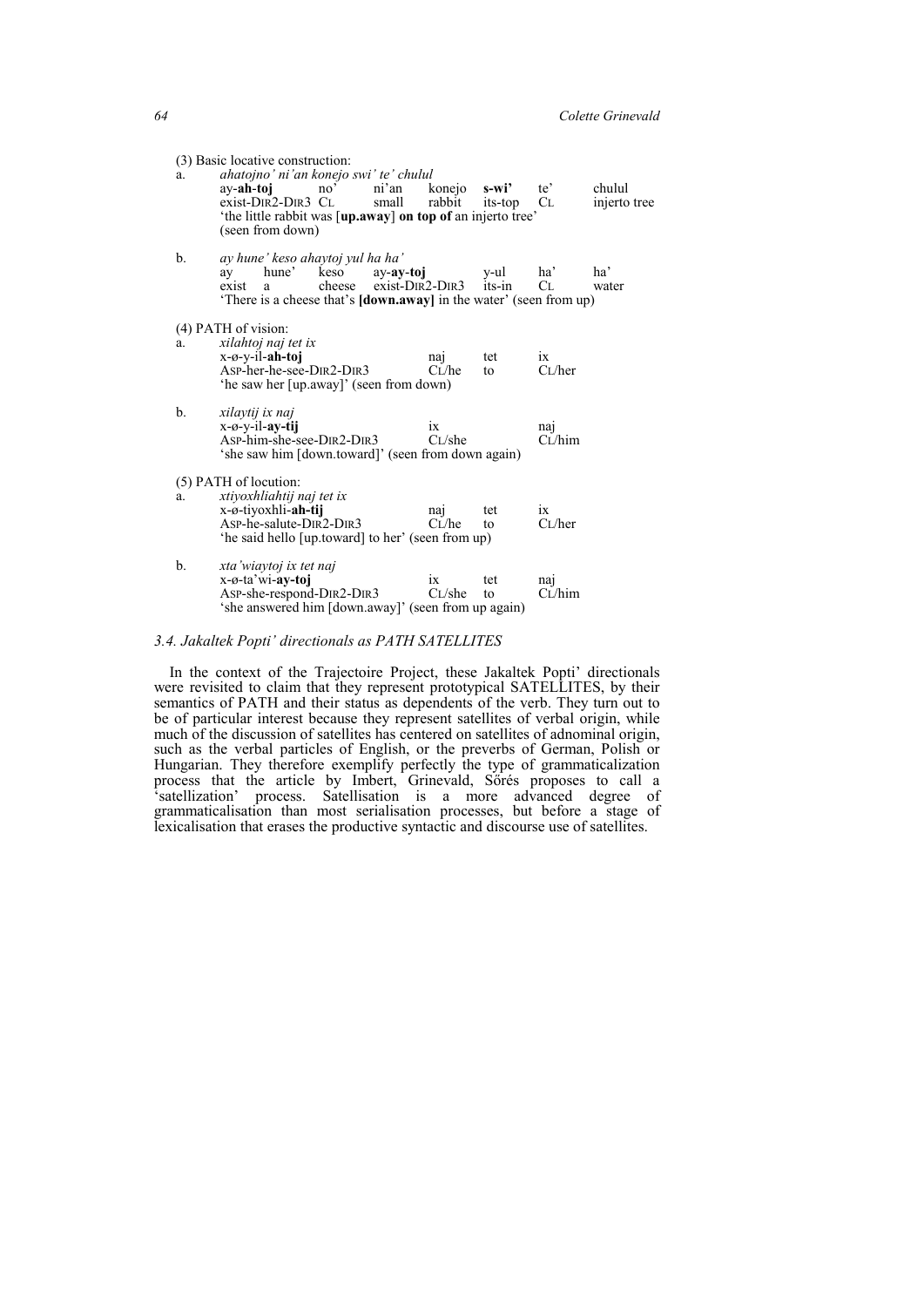#### *3.5. An interesting case of stacked directionals*

Another contribution of Jakaltek Popti' directionals to the discussions of the Trajectoire project is their ability to be stacked as DIR1-DIR2-DIR3 in a rigid manner. This phenomenon of stacked directionals is actually one of the sources for thinking of a hyper category of PATH of the sort presented in section 2 above.

The example below shows a relatively rare display of the maximum extension of this stacking of directionals, the combination of two being much more common. This sentence is in the final episode of a long chase story, marking the finally successful capture, killing and burial of the main protagonist: *kan* 'once and for all' because he has escaped them several times before, *ay* 'down' because they bury him in the ground, and *toj* 'away' because they bury him deep into the ground, to get rid of him in doing so:

| (6) | xmujkanaytoj heb' naj naj                       |     |                      |     |
|-----|-------------------------------------------------|-----|----------------------|-----|
|     | $x$ - $\emptyset$ - $s$ -muj- <b>kan-av-toj</b> | heb | nai                  | nai |
|     | Asp-him-he-bury-DIR1-DIR2-DIR3                  | Pт  | $CL/$ they $CL/$ him |     |
|     | They buried him (once and for all-down-away)'   |     |                      |     |

Several interesting remarks can be made about this stacking of three sets of directionals, when considered in a functional and typological perspective.

One is that the three slots correspond actually to four semantic sets, since the speaker must chose for the DIR2 slot between directionals expressing absolute direction in space (up/down/across) and boundary crossing motion (in/out). This means that further study of the choices of speakers might contribute further data to the issue of whether boundary crossing is more marked than absolute direction. Another one is the issue of the semantics and pragmatics of the rigid ordering. Within a functional approach, one could ask whether there is some reason for that particular order of directionals.<sup>39</sup> One cannot escape noticing the placement of the two extreme sets, with the aspect-like directionals (DIR1) closest to the verb root, and the deictic ones (DIR3) the most external to the verb form. Finally, also in a functional perspective, one could ask about the variable frequency of the use of those sets and the omnipresence in discourse of the DIR3, which anchors the expression of PATH in a specific spatial perspective.

#### *3.6. A case of "symmetry" of expression of Source and Goal*

l

Another case of feeding back from typology to description is the revisiting of the Jakaltek directionals data to respond to new questions about the expression of source and goal. While a prevalent asymmetry is being reported in many languages of world (see the article of Kopecka & Ishibashi), Jakaltek Popti<sup>'</sup> demonstrates an interesting case of symmetry, as recently argued in Grinevald (2011). There are two facets to this symmetry. The first one relies on a fact that had been observed much earlier (Craig 1979, Grinevald 2006), about the function

<sup>&</sup>lt;sup>39</sup> In the line of work on Tense-Aspect-Modality affixation by Bybee et al 1994.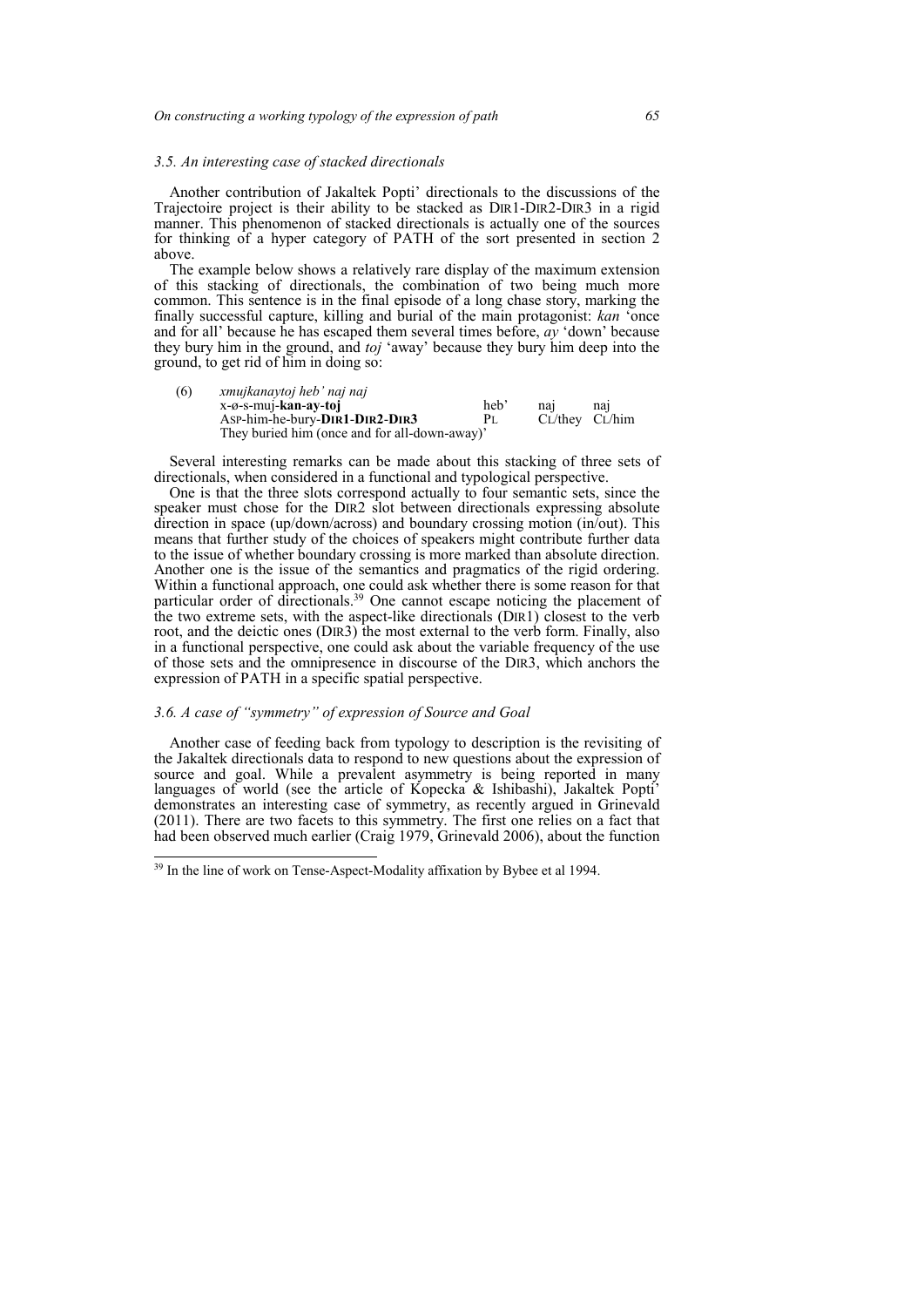of adpositional phrases in this language (and Mayan languages at large), which is that the relator nouns functioning as adpositions only express static relations. The second is that, in contrast to the neutralised use of the adpositional element, the directionals carry the weight of informing on the PATH itself, and do so in a symmetrical way. Therefore, that the adpositional phrase was static had been remarked from the start but what is new is to cast this known fact about this Mayan language within the context of discussions of the (a-)symmetry of the expression of source and goal.

In this language, adpositions/relator nouns are strictly locative and express the static topological relation of figure and ground, whether as starting point or end point of a motion event. In the examples below, the adpositional phrase situates the person 'inside the bus', whether that position is the end point of the pushing or the initial point of the pulling. Meanwhile, the directionals contrast the two motions, expressing opposite boundary crossing motions (entering or getting out), in both cases seen from the same perspective and with contrasting deictics (away or towards):

| $(7)$ a. | xkin hateniktoj yul karo |                                             |        |       |
|----------|--------------------------|---------------------------------------------|--------|-------|
|          | xk-in                    | ha-ten-ik-toj                               | y-ul   | karo  |
|          | Asp-me                   | you-move-DIR2-DIR3                          | its-IN | truck |
|          |                          | $lit: you moved me in-away in the truck$    |        |       |
|          |                          | 'you pushed me into the truck'              |        |       |
| b.       | xkin hateniltij yul karo |                                             |        |       |
|          | xk-in                    | ha-ten-il-tij                               | y-ul   | karo  |
|          | Asp-me                   | you-move-DIR2 -DIR3                         | its-IN | truck |
|          |                          | $lit: you moved me out-toward in the truck$ |        |       |
|          |                          | 'you pulled me out of the truck'            |        |       |

Here is how the distribution of information about source and goal in Jakaltek Popti' can be said to be symmetrical: the verb is neutral with respect to PATH, the directionals express different elements of the PATH while the adpositional material remains neutral with respect to PATH, only pointing to a static spatial and functional relation between figure and ground.

#### *3.7. Much more about directionals in the Mayan family*

As already mentioned, the Mayan languages offer a very fertile ground for the investigation of the diversified fate of the motion verbs of the family. The case of the Jakaltek Popti' directionals considered here is only one pattern, probably the most grammaticalized case of the family. It contrasts with various other patterns: less grammaticalized cases resembling serialization more than verbal suffixation in other Q'anjob'alan languages; preverbation of directionals in the Mamean branch, and independent post verbal clitics in Tzeltalan languages (Zavala 1993). To which one must add the cases of the Yucatecan and Huastecan languages that did not develop directionals and rely on strategies of event sequencing (Bohnmeyer et al 2007, Kondic 2011, mentioned in the articles by Fortis and Vittrant, and Imbert, Grinevald and Sőrés). It remains to compare, across the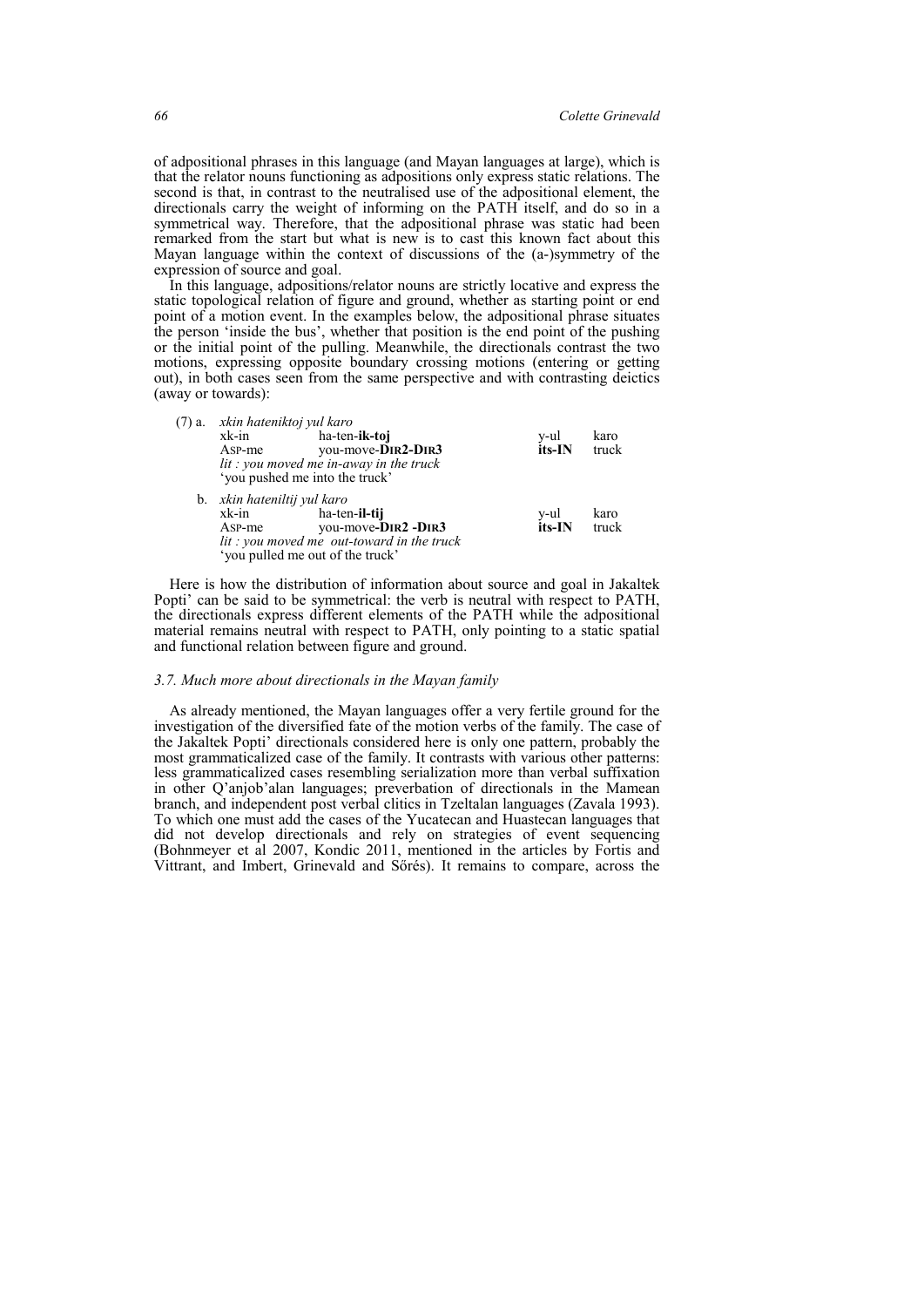whole family, what semantics the directionals express. As argued here, it is clearly semantics of PATH in Jakaltek Popti', but probably more than known so far, also semantics of associated motion in Tzeltalan languages, as hinted by Haviland (1991,1993).<sup>40</sup>

#### 4. BY WAY OF A WORKING CONCLUSION

l

This paper presented an outline of the approach taken by the Trajectoire project to the exercise of building a typology of PATH. It aimed mostly at situating the posture taken so far with respect to other approaches to the practice of typology, here a typological practice anchored in extensive descriptions, with descriptions fed by typological proposals, in a mutually feeding relation that allows for the elaboration of a "working typology".

The paper has specifically proposed a clarification of the functional domain of spatial PATH, with a road map to how to go about exploring the diverse ways of expressing it. It is hoped that it has established that PATH is to be taken as a super category, and should be conceived as a complex regrouping elements that have not been systematically regrouped this way before.

Much remains to clear out about the terminology to be used, after thorough comparison of what is meant by the terms used in different linguistic traditions. It remains for instance to revisit systematically the proposed lists of elements of motion events, and in particular to work more on what notions associate across languages with the strict notion of PATH, such as manner of motion, temporal aspectual associations, but also information on ground and figure.

It is probably worth underlining again that the emphasis has been on the morphosyntactic and syntactic diversity and complexity of the expression of PATH, rather than on the complexity of verbal semantics developed elsewhere. It is also important to emphasize the impact of the chosen functional-typological framework which demands systematic attention to the dynamic aspects of the expression of PATH. It invites panchronic description, systematically incorporating discussions of grammaticalization patterns, opting for a typology of constructions and not of languages, and allowing for the existence of languages with mixed systems.

Finally, a characteristic of the approach of this project is to combine results of very detailed descriptions of languages without long literary traditions with those of languages with such traditions, all done by specialists of those languages, who can provide ample data with a high degree of reliability. And in this spirit, it is worth noting that the analyses of the complexity of PATH proposed here, both at the conceptual and formal expression levels, originated for the present author in descriptive challenges encountered in the field, in the case study presented in the last section, in data from a language of the Mayan family. This is quite reminiscent of the way in which Talmy was inspired to launch his study of

<sup>&</sup>lt;sup>40</sup> Associated motion of the kind first discussed on the basis of Australian languages by Wilkins, but described now extensively for some South American languages, such as the Takanan languages of Bolivia (Guillaume 2009, Vuillermet 2009).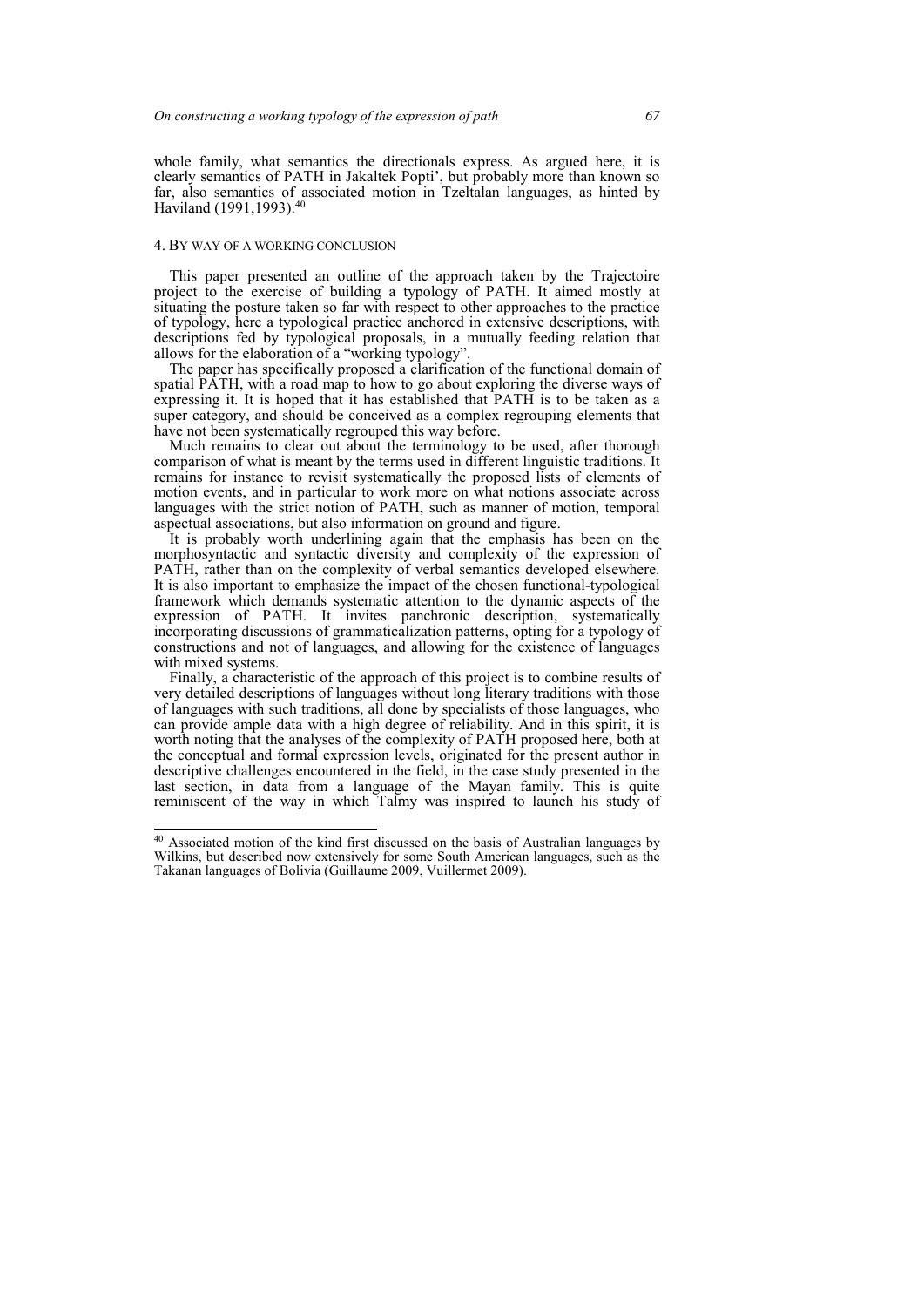motion events and initiate typological discussions of the expression of PATH because of earlier challenges with facts of Atsugewi, a language of California. And so the wheel has turned, and native languages of the Americas continue helping linguists understand better the varied nature of languages and their underlying similarities.

#### ABRÉVIATIONS

| 1P.PART | first person particle | Erg         | ergative     |
|---------|-----------------------|-------------|--------------|
| ABS     | absolutive            | <b>INTR</b> | intransitive |
| AP      | antipassive           | Irr         | irrealis     |
| ASP     | aspect                | M           | modality     |
| C       | consonant             | <b>PASS</b> | passive      |
| СL      | noun classifier       | Tr          | transitive   |
| DIR     | directional           |             | vowel        |

#### BIBLIOGRAPHIE

- Aurnague M., Hickmann M. & Vieu L. (eds.), 2007, *The Categorization of spatial Entities in Language and Cognition*, Amsterdam / Philadelphie, John Benjamins Publishing Company.<br>Aurnague M., 1996, Les noms de localisation
- 
- 
- Cahiers de lexicologie 69, p. 159-192.<br>
Beavers J., Levin B. & Tham S. W., 2010, The Typology of motion Expressions<br>
revisited, Journal of Linguistics 46 / 2, p. 331-377.<br>
Bert M. & Grinevald C., 2010, Proposition de typo
- 
- 
- Studies in Language Companion Series 72, Amsterdam, John Benjamins<br>
Publishing Company, p. 25-49.<br>
Craig C., 1977, *The Structure of Jacaltec*, Austin, University of Texas Press,<br>
xi+432p.<br>
Craig C., 1979, Jacaltec: Field
- Philadelphie, John Benjamins Publishing Company, Typological Studies in
- Language 7, vi+481p. Craig C., 1986b, Jacaltec Noun Classifiers: A Study in Language and Culture, in C. Craig (ed.), *Noun Classes and Categorization*, John Benjamins Publishing Company, p. 263-293. Craig C., 1987, Jacaltec Noun Classifiers: A study in Grammaticalization, *Lingua*
- 
- 70, p. 241-284. Craig C., 1992, Classifiers in a functional perspective, in M. Fortescue, P. Harder, L. Kristoffersen (eds.), *Layered Structure and Reference in a*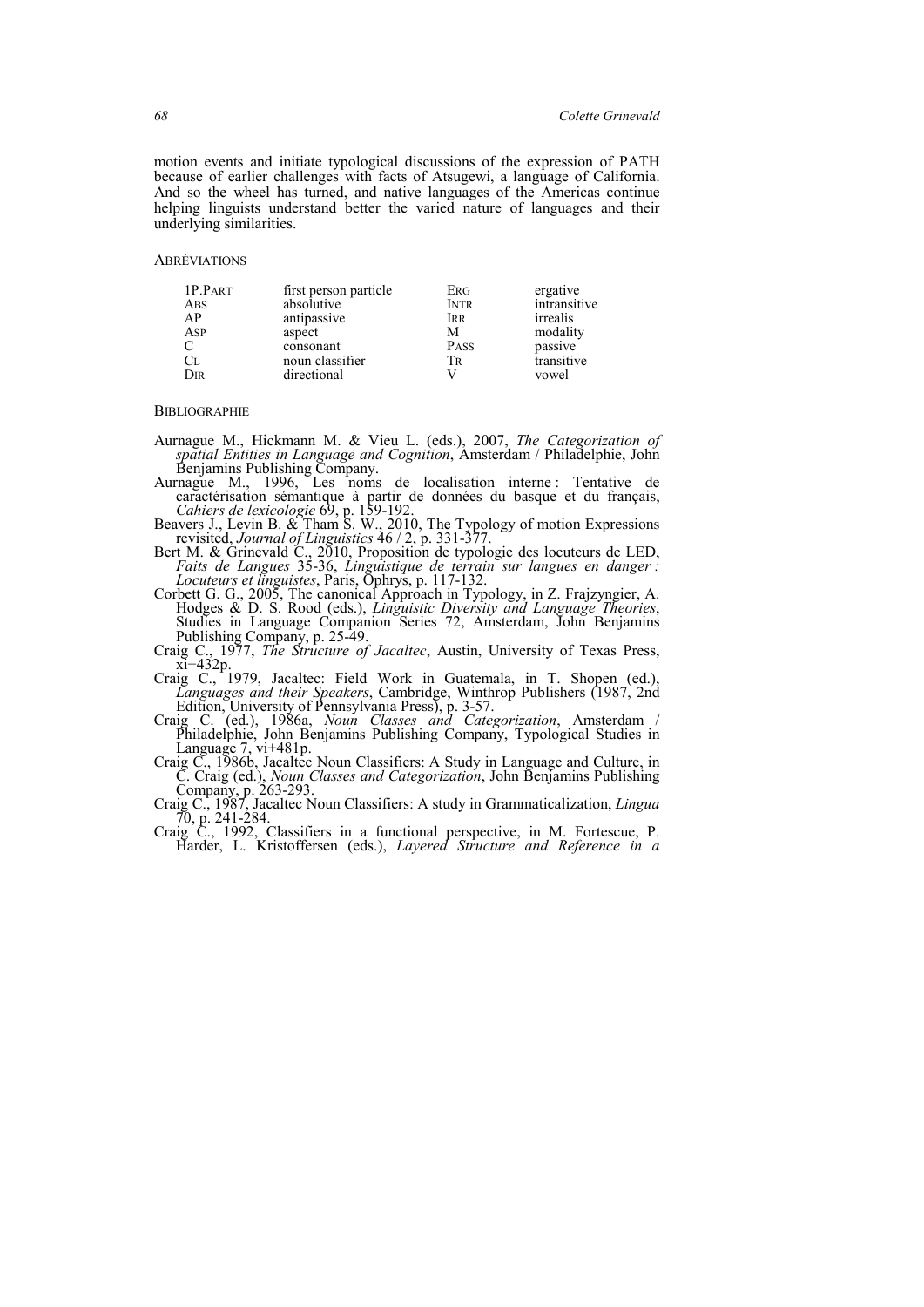- 
- Functional Perspective (Papers from the Functional Grammar Conference in<br>Copenhagen 1990), Amsterdam/Philadelphia, p. 277-301.<br>Craig C., 1993, Jacaltec Directionals: Their Meaning and their Function,<br>Languages of the World
- Contrastive Construction Grammar, Amsterdam, John Benjamins Publishing<br>Cie, p. 201-235.<br>DeLancey S., 2005, Adpositions as a non-universal Category, in Z. Frajzyngier,<br>A. Hodges & D. S. Rood (eds.), *Linguistic Diversity an*
- *Grammar Writing*, Berlin / New York, Mouton de Gruyter, p. 1-40. Givón T., 1979, *On Understanding Grammar*, New-York, Academic Press.
- 
- Givón T., 1984/1990, *Syntax: A Functional-Typological Introduction*, Amsterdam & Philadelphie, Benjamins. Givón T., 2001, *Syntax I, II, A functional-typological Introduction*, Amsterdam /
- New York, John Benjamins Publishing Company. Grinevald C., 1999, Typologie des systèmes de classification nominale, *La*
- *catégorisation dans les langues, Faits de Langues* 14, Paris, Ophrys, p. 101- 122.
- Grinevald C., 2000, A morphosyntactic Typology of Classifiers, in G. Senft (ed.), *Systems of Nominal Classification*, Cambridge University Press, p. 50-92. Grinevald C., 2002, Making sense of nominal classification system
- (eds.), *New reflections on Grammaticalization,* John Benjamins TSL.49,
- p. 259-275. Grinevald C., 2004, Classifiers, in C. Lehmann, J. Mugdan & S. Skopeteas (eds.), *Morphology: An International Handbook on Inflection and Word-*
- (eds.), Morphology: An International Handbook on Inflection and Word-<br>Formation 1, Berlin / New York, Walter de Gruyter, p. 1016-1031.<br>Grinevald C., 2006, The Expression of static Location in a typological<br>Perspective, in
- 
- 30, Linguistique de terrain sur tangues en aanger. Locateurs et tanguissics,<br>
Paris, Ophrys, p. 39-78.<br>
Grinevald C., 2010b, Linguistique de terrain sur deux langues en danger :<br>
locuteurs et méthodes, *Faits de Langues* 3
- (eds.), *Representing Language: Essays in honor of Judith Aissen*, Université
- Grinevald C. & Bert M., 2011, Speakers and Community, in P. K. Austin & J.<br>Sallabank (eds.), *Handbook of Endangered Languages*, Cambridge,<br>Cambridge University Press.<br>Grinevald C. & Seifart F., 2004, Noun classes in Afric
- Languages: Towards a comparison, *Linguistic Typology* 8, p. 243-285.